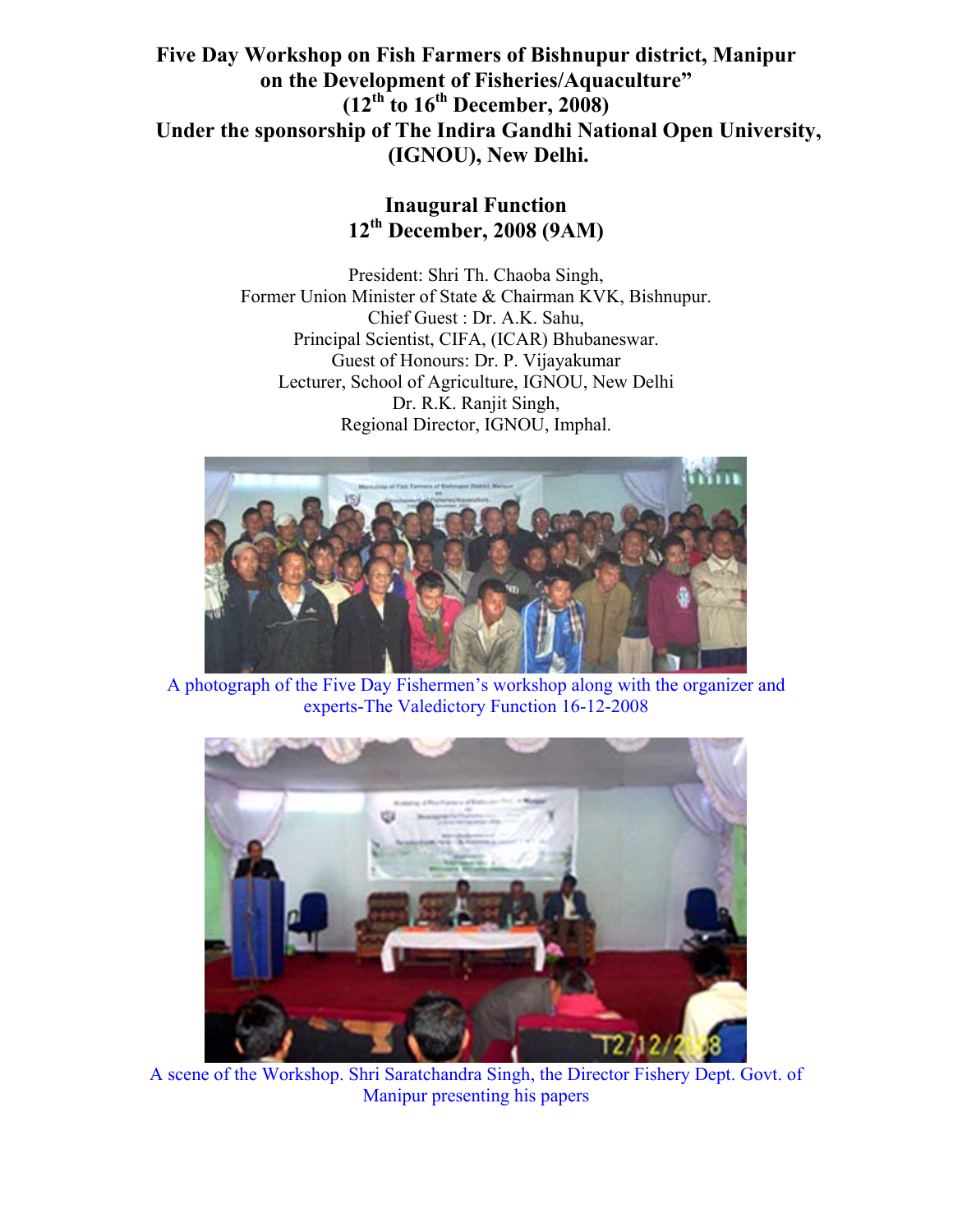

The participants listening to the talks of the expets

 In his welcome address Shri Y. Nabakishore Singh, Programme Co-ordinator, KVK, Bishnupur, emphasized on the importance of organizing such a workshop on fishery developlment for fish farmers of Bishnupur district. He pointed out that more than 50% of the water area in the state is in Bishnupur district. Likewise more than 50% of the total fish production in the state is from Bishnupur district. He also told that KVK, Bishnupur is giving utmost importance in fisheries for giving self-employment to the educated unemployed, technical know-how to the common fish farmers and for bridging up the gap between the lower production of fish and higher annual consumption in the state (consumption being 25,000 tones and production being 18,500 tones only per year).

Dr. P. Vijayakumar, Lecturer, School of Agriculture, IGNOU, in his speech as Guest of Honour, expressed about the activities taken up by the School of Agriculture, Indira Gandhi National Open University (IGNOU), New Delhi, across the country. He also expressed his eagerness to take up awareness programme in agriculture and allied activities successfully within BIshnupur District where Krishi Vigyan Kendra is functioning.

Dr. R.K. Ranjit Singh in his address as Guest of Honour explained the organization of Indira Gandhi National Open University (IGNOU), New Delhi and its activities in the country. He also explained the work taken up by the IGNOU Regional Centre at Imphal in the fields of education, agriculture and its allied disciplines like horticulture and fisheries, etc. He also announced opening of one Programme Study Centre at KVK Bishnupur and invited the participants for admission in different courses to be opened at the KVK, Organic Farming being one to commence from January, 2009.

Dr. A.K. Sahu, in his address as Chief-Guest, suggested various ways and means to boost up production of fish in Bishnupur district, as well as in the State. He dwelt mostly on the importance of developing and rearing indigenous fishes like catfish which are also sold at very high prices in the market and are also more nutritious than the Indian major carps.

Shri Th. Chaoba Singh, in his presidential address, suggested all the participants to rear catfish in their backyards without sacrificing much land for fish farming to get more profit from a small piece of land, taking up integrated farming with piggery and poultry. He told the participants to rear catfish (Ngakra-local language) which sells at Rs. 650/kg rather than rearing Indian major carps which sell at Rs. 100/kg.

The inaugural function came to an end at 12.45 A.M. with vote of thanks from Shri Kh. Brajamani Meetei, SMS (Fisheries), KVK, Bishnupur.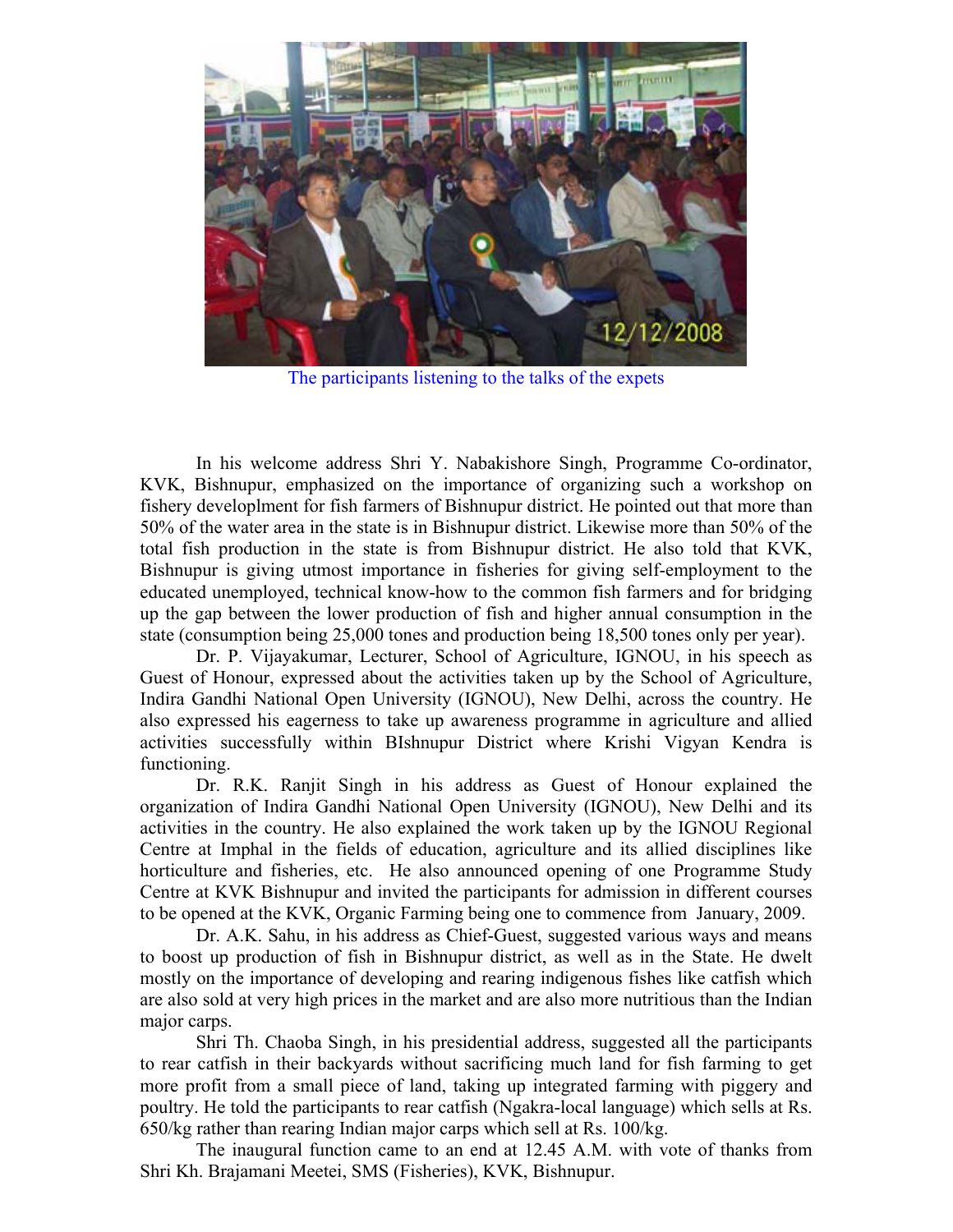In his lecture Shri K. Saratkumar Singh, Director Fisheries, Manipur underlined profiles of the state particularly the district of Bishnpur, state fish, fishery resources, GIS Mapping, Phoom fishing while addressing the possible potentials of fisheries/aquaculture development in the state of Manipur. He stressed the demand gap by showing the current fish production estimated at 25,600 tones against the production of 18,650 tones annually both from capture and culture fisheries. He mentioned the supplementary supply of fish in many markets of Manpur is from the states like Assam, Andhra, West Bengal and Uttar Pradesh.

 He categorically laid down the per capita fish consumption of the population of 24 lakhs approximately is below the National level of 11kg /person/year. The current consumption estimated on this basis is 25,600 tonnes while production is estimated at 18,650tonnes. By 2020AD the Department of fisheries plans to produce 40,000 tonnes against the requirement of 39,000 tonnes. Though there is lack of funds from the state government for any developmental schemes, the department provides fish seeds of IMC, Exotic and precious fishes like magur, etc. At present the no. of Government seed farms is 13 while the no. of fish farm is 5. Towards marketing facility, he mentioned that Imphal is the main market. There is a cold storage of 10 tonnes capacity, ice plant of 15 tonnes capacity, refrigerated van-1no., etc. Recently, the department undertakes the processed cane fish with collaboration of CIFT, Cochin and similarly there was an introduction of FRP boat in lieu of the traditional dug out canoes in Loktak Lake for the welfare of the fishermen community.

 He also reported that improper-stocking density is the only main causative reason for more mortality of the fishes during culture. He also pointed out that the water depth maintained by many of the aqua culturists in the state has not been upto the mark.

## Group Discussion:

 There was an interaction between the participants and resource persons towards the end of the forenoon session. Q(1); The selection of *osteobrahma belangeri* locally known as Pengba which is a minor carp of not indigenous in origin has been declared recently as a state fish. He (resource person) categorically replied that though the above mentioned fish is not indigenous in origin, the very basis of selection was to prioritize the concept of conservation, production in mass scale which again is a delicious, high prized fish demanded by our people. Q(2); Why the population of air breathing fishes is like magur and climbing perch are more when drought preceeds. He replied to the participants with satisfaction. Q(3); Why *tillapia* locally known as Tunghanbi has been recommended to fish out completely before coming of winter/lean season. Director Fisheries replied that the fish had originated from warm waters. Though the fish could well adapt in this region, due to improper maintenance of water depth in many of the fish farms, particularly Bishnupur district, the fish could better be fished out before mortality arrives. Q(4); The very occurrence of a new frog has been reported in many parts of the state and the constructive suggestion of prevention of the problem. The resource person replied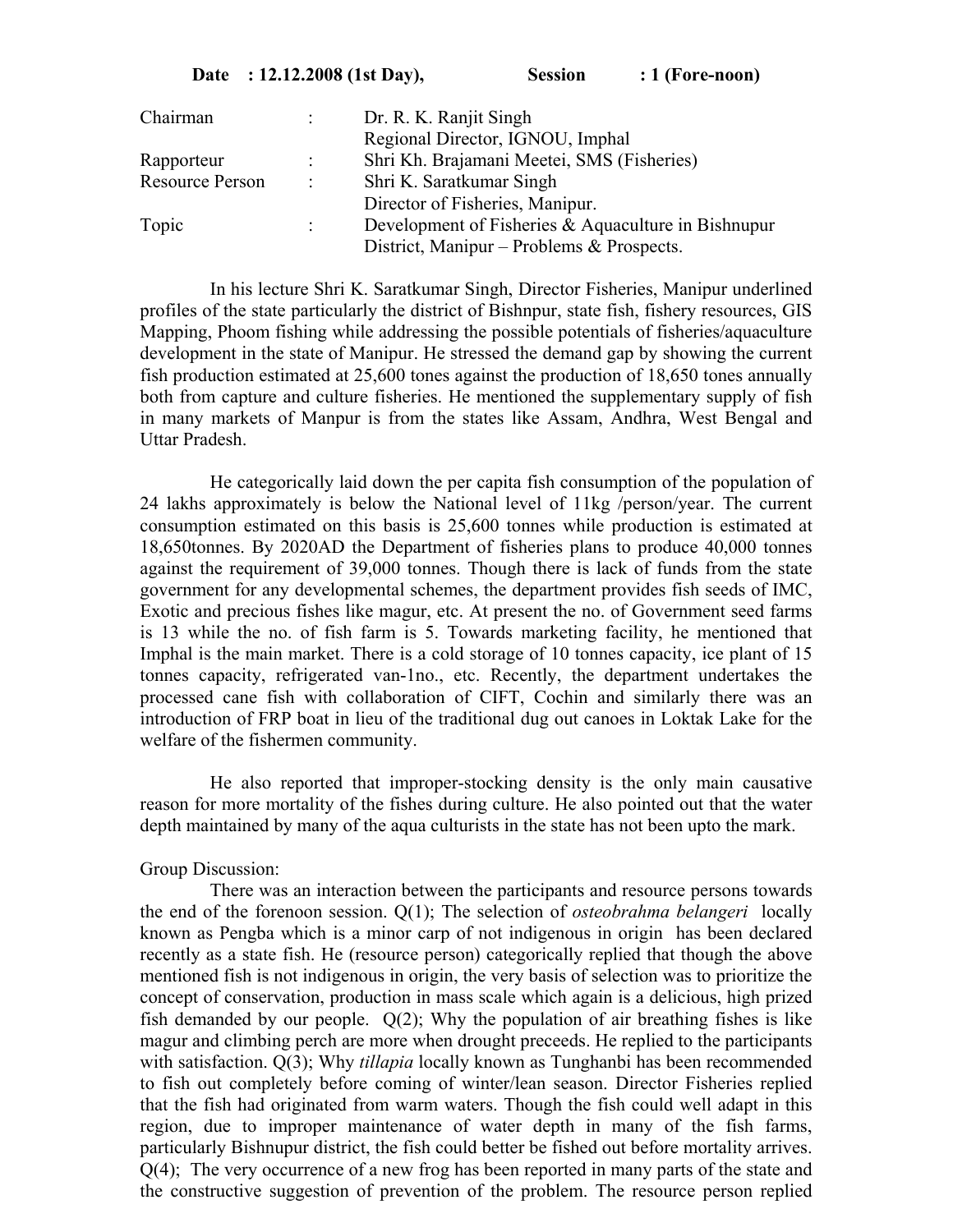that there are no any chemicals for eradication of the frog that could kill the predator and not the fish. But he told that the farm areas could be completely prevented from the entry of such predators by using nets, etc.

# **Session: 2 (After-noon)**

| Chairman        |                      | Shri K. Saratkumar Singh                                   |  |
|-----------------|----------------------|------------------------------------------------------------|--|
|                 |                      | Director of Fisheries, Manipur                             |  |
| Rapporteur      |                      | Smt. Sakhen Sorokhaibam, SMS (Agronomy)                    |  |
| Resource Person | $\ddot{\phantom{a}}$ | Dr. A. K. Sahu                                             |  |
|                 |                      | Principal Scientist, CIFA, Bhubaneswar.                    |  |
| Topic           | ÷.                   | Potentials of Catfish seed production $& \text{Farming} -$ |  |
|                 |                      | A boon of rural India.                                     |  |

 Dr. A.K. Sahu mentioned the importance and potentials of catfish production with special reference to the fish farming conditions in Manipur in general, Bishnupur district in particular. He showed and explained all the procedures of artificial as well as natural breeding of catfish at power-point. He highlighted the higher return of catfish culture which fetches Rs. 650/- per kg in Manipur whereas Indian major carps sell at Rs. 100/kg only.

## Group Discussion:

 There was an interaction between the participants and resource persons towards the end of the afternoon session. The participants asked about (1) depth of water to the maintained while rearing catfish, (2) the type of syringe to be used for giving hormone injection to each catfish, (4) control of low temperature under Manipur conditions while breeding catfish, (5) present availability of catfish seeds in Manipur and (6) reason for reduction of catfish population in Manipur.

 Shri K. Saratkumar Singh, Director of Fisheries, Manipur who was also chairman of the afternoon session replied all the above queries to the satisfaction of the participants.

| Chairman               |                | Dr. Josph Kuba,<br>Asstt. Regional Director, IGNOU, Imphal                                                               |
|------------------------|----------------|--------------------------------------------------------------------------------------------------------------------------|
| Rapporteur             |                | Shri Kh. Brajamani Meetei, SMS (Fisheries)                                                                               |
| <b>Resource Person</b> | $\ddot{\cdot}$ | Dr. A.K. Sahu,                                                                                                           |
| Topic                  | $\ddot{\cdot}$ | Principal Scientist, CIFA (Bhubaneswar)<br>Aquaculture technologies in N. E. India<br>with special reference to Manipur. |

**Date : 13.12.2008 (2nd Day) Session: 3 (Forenoon)** 

 In his lecture, Dr. A. K. Sahu Principal Scientist elaborated the various technologies being practiced in NE Region of India, particularly in Manipur. He mentioned the establishment of one magur hatchery at ICAR, Imphal and one carp hatchery at Ukhrul under the supervision of State Fisheries Department. He witnessed the demonstration programme on carp breeding with State department at Imphal and took part in the Kisan Mela organized by ICAR, NEH Region. In all the programmes he was instrumental by distributing chemicals like CIFAX and fish seeds.

 He described at length the success story of one Md. Majid Ali of Barpeta, Assam where the farmer could earn an amount of Rupees 14 lakhs over a season, as an example, through selling of magur seeds. In his deliberation, the activities like distribution of GC seeds and participation in fisheries training was shown in case of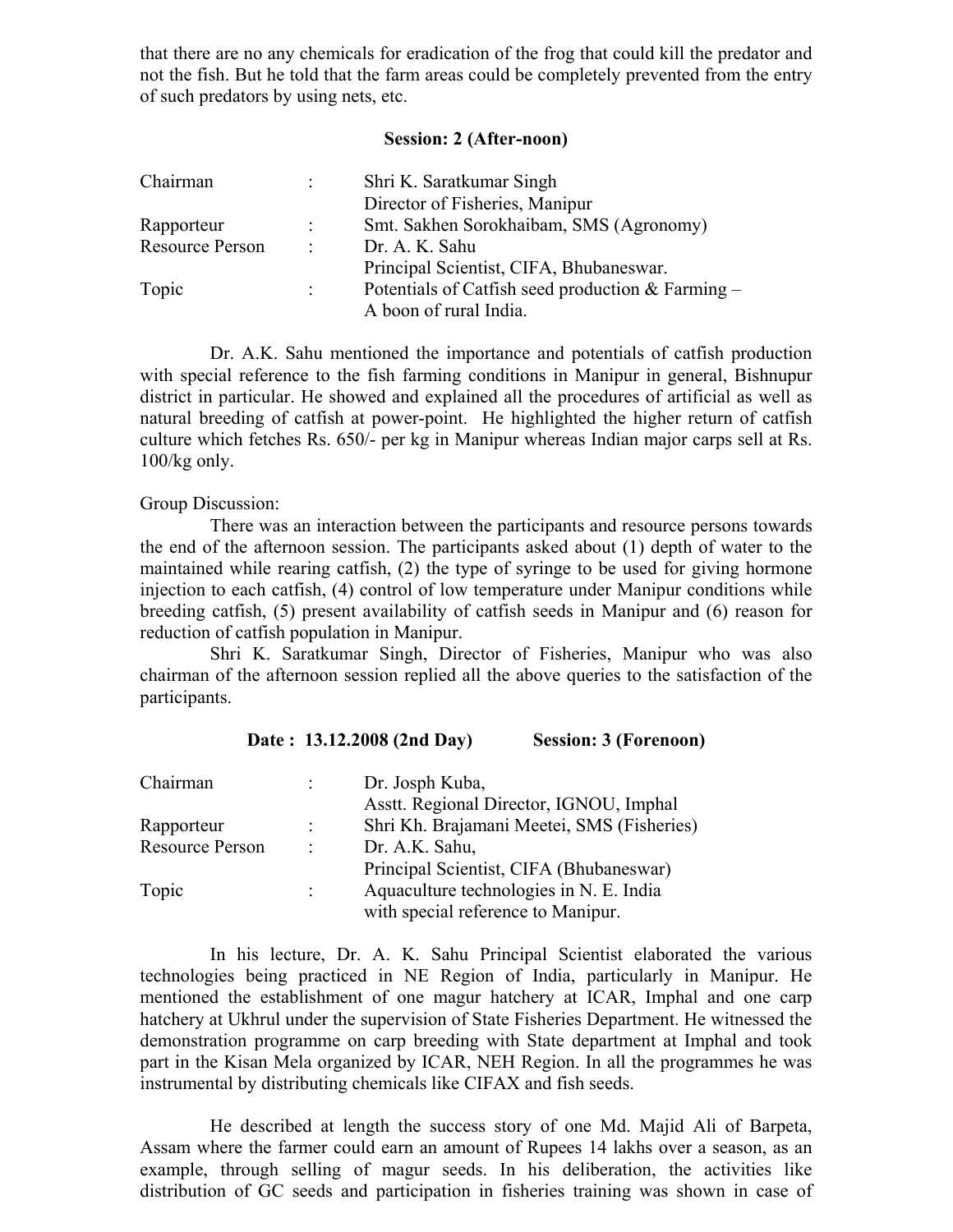Meghalaya and Arunachal Pradesh. The seed production of magur in Mangaldoi, Assam was also shown. The integrated fish-cum-piggery programme under-taken by CIFA and Manipur Fishery Department was also highlighted.

## **Session: 4 (Forenoon)**

| Chairman               |   | Dr. Joseph Kuba,                                           |
|------------------------|---|------------------------------------------------------------|
|                        |   | Asstt. Regional Director, IGNOU, Imphal                    |
| Rapporteur             |   | Smt. P. Bijaya, SMS (Horticulture)                         |
| <b>Resource Person</b> | ÷ | Shri K. Indramani Singh, Deputy General Manager,           |
|                        |   | Manipur State Co-operative Bank (MSCB) Ltd., Imphal.       |
| Topic                  | ÷ | Role of Financial Institutions in Fisheries Development in |
| Manipur.               |   |                                                            |

 Shri K. Indramani Singh, in his lecture, stated that there are 15 banks in Manipur with 92 branches both in valley and hill districts. He told that most of the fisheries projects are financed by SBI and MSCB. However, the progress of the repayment of loan from the fish farmers' side is very much unsatisfactory. He told that to start fish farming after getting technical knowledge from such workshops/training, the entrepreneur needs finance. If farmers are sincere and honest and repay loan in time, they will get more loans from banks in future also. However, if farmers are not honest, utilize the loan money for some other purposes and do not repay the loan, banks will be naturally very reluctant to advance loans to farmers. He emphasized that banks provide loan from the fund deposited by customers. If people borrow money and fail to repay loans, banks will become bankrupt. Therefore, farmers/loanees should be honest and should always co-operate with financial institutions. He encouraged the participants to work sincerely as a fish farmer can earn Rs. 1 lakh per month which is much more than the monthly salary of one IAS officer.

 Lastly, he suggested to the participants to form "Fish Farmers'Club" where bank can finance the farmers through the club, who will take responsibility of recovering the loan amounts.

**Session : 5 (Afternoon)** 

| Chairman         | : Dr. R.K. Ranjit Singh, Regional Director, IGNOU, Imphal.      |  |  |  |  |  |  |  |
|------------------|-----------------------------------------------------------------|--|--|--|--|--|--|--|
| Rapporteur       | : Smt. N. Bandana, SMS (Home Science)                           |  |  |  |  |  |  |  |
| Resource Person  | : Shri. Th. Birendra Singh, Dist. Fisheries Officer, Bishnupur. |  |  |  |  |  |  |  |
| Topic            | : Potentials of Pen culture with special reference to culture   |  |  |  |  |  |  |  |
| practices of air | $1 \quad 1 \quad 1 \quad 1 \quad 1$                             |  |  |  |  |  |  |  |

breathing indigenous fishes of Manipur.

 Shri Th. Birendra Singh explained to the participants that pen culture is rearing of fishes in an enclosed area in a big water body like Loktak lake in Manipur. He further revealed that such culture is presently being taken up at Takmu of Loktak Lake with Indian major carps. He also told that such cultures can be practiced in swampy and beel areas with air breathing fishes like catfish, murrells, climbing perch, etc. He also told that such cultures are presently being taken up at Takmu of Loktak Lake with Indian major carps. He told that such enclosures can be made with 2.0-2.5 cm thick split bamboos, the spacing of which can be fixed with the type and size of the fish/fishes to be reared. Nylon nets of desirable meshes can also be used for making the enclosures to check the fingerlings from escaping from the pen.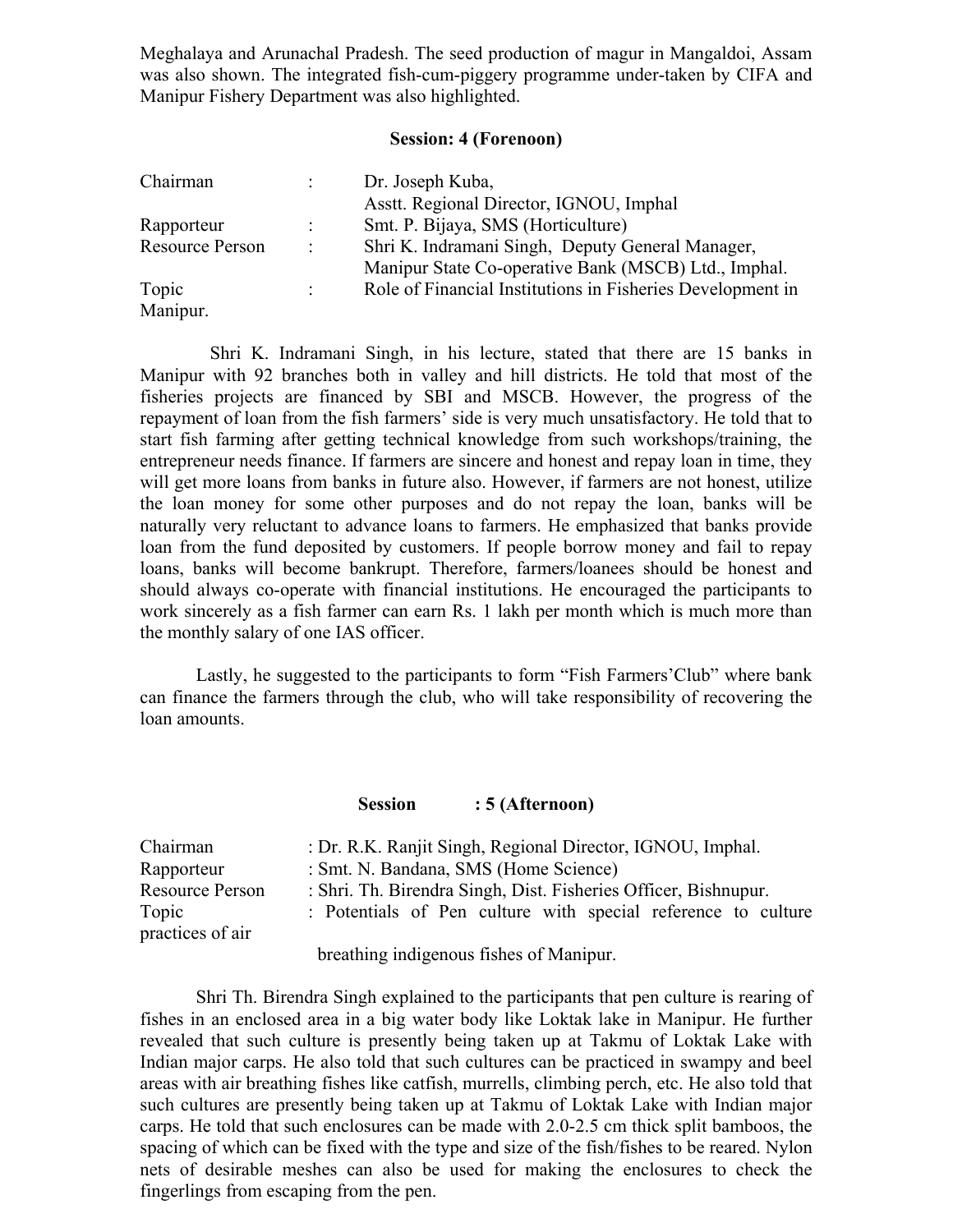He lastly emphasized that pen culture can be a second line of fish production for a better rural economy and hoped that the fish farmers in the workshop will take up such cultures for their better economy.

# **Date : 14.12.2008 (3rd Day) Session : 6 (Forenoon)**

| Chairman        |                      | Shri Y. Nabakishore Singh,                              |  |  |
|-----------------|----------------------|---------------------------------------------------------|--|--|
|                 |                      | Programme Co-ordinator, KVK, Bishnupur District.        |  |  |
| Co-chairman     | ÷.                   | Dr. P. Vijayakumar, Lecturer, School of Agriculture,    |  |  |
|                 |                      | IGNOU, New Delhi.                                       |  |  |
| Rapporteur      |                      | Dr. L. Nongdrenkhomba Singh, Scientist, KVK, Bishnupur. |  |  |
| Resource Person | ÷                    | Shri A. Kullachandra Singh,                             |  |  |
|                 |                      | Sr. Research Asstt., Fisheries Department, Manipur.     |  |  |
| Topic           | $\ddot{\phantom{a}}$ | Rural Integrated Aquaculture systems in Manipur with    |  |  |
|                 |                      | special reference to air breathing fishes.              |  |  |

 At the outset of his lecture, Shri A. Kullachandra Singh gave basic data, regarding population, literacy p.c., nos. of fisherman of Bishnupur district, etc. to the participants. He then explained the difference between air-breathing indigenous fishes of Manipur and Indian major and minor carps.

 He told that air-breathing fishes in Manipur are catfish, Murrells, climbing perch and some other minor fishes. However, he cautioned about rearing Thailand catfish (Thai-magur) as they are carnivorous and said that its rearing is banned. He opined that although the Loktak Development Authority (LDA) is trying to clear Loktak lake of all the floating masses (phumdis), it will change the ecosystem of the lake and air breathing fishes which eat aquatic plants will automatically vanish from the lake.

 Shri Singh explained the method of rearing air breathing fishes to the participants. He told that these fishes can be reared in a small area and farmers can get a much higher profit than rearing common Indian major and minor carps as catfish sells Rs. 650/kg, whereas carps sells only Rs. 100/kg.

# **Session: 7 (Forenoon)**

| Chairman        | ÷                    | Shri Y. Nabakishore Singh,                             |  |  |
|-----------------|----------------------|--------------------------------------------------------|--|--|
|                 |                      | Programme Co-ordinator, KVK, Bishnpur District.        |  |  |
| Co-chairman     |                      | Dr. P. Vijayakumar, Lecturer, School of Agriculture    |  |  |
|                 |                      | IGNOU, New Delhi.                                      |  |  |
| Rapporteur      | ÷                    | Smt. N. Bandana, SMS (Home Science)                    |  |  |
| Resource Person | $\ddot{\phantom{a}}$ | Shri O. Bira Singh,                                    |  |  |
|                 |                      | Fisheries Inspector, Deptt. o Fisheries, Manipur.      |  |  |
| Topic           | ٠                    | Phum Fishing $- A$ unique fishing practice in Manipur. |  |  |

 Shri O. Bira Singh explained that Phumdis are thickly matted soil-vegetation complex which remain floating in the Loktak Lake. Out of 286 sq.km area of the lake, 206sq.km has been covered by phumdis. As population goes on increasing landless fishermen have been compelled to live on these floating phumdis by making huts. These phumdis not only provide shelters to fishermen but also provide a unique fishing method in the lake on which a lot of fishermen depend for their livelihood.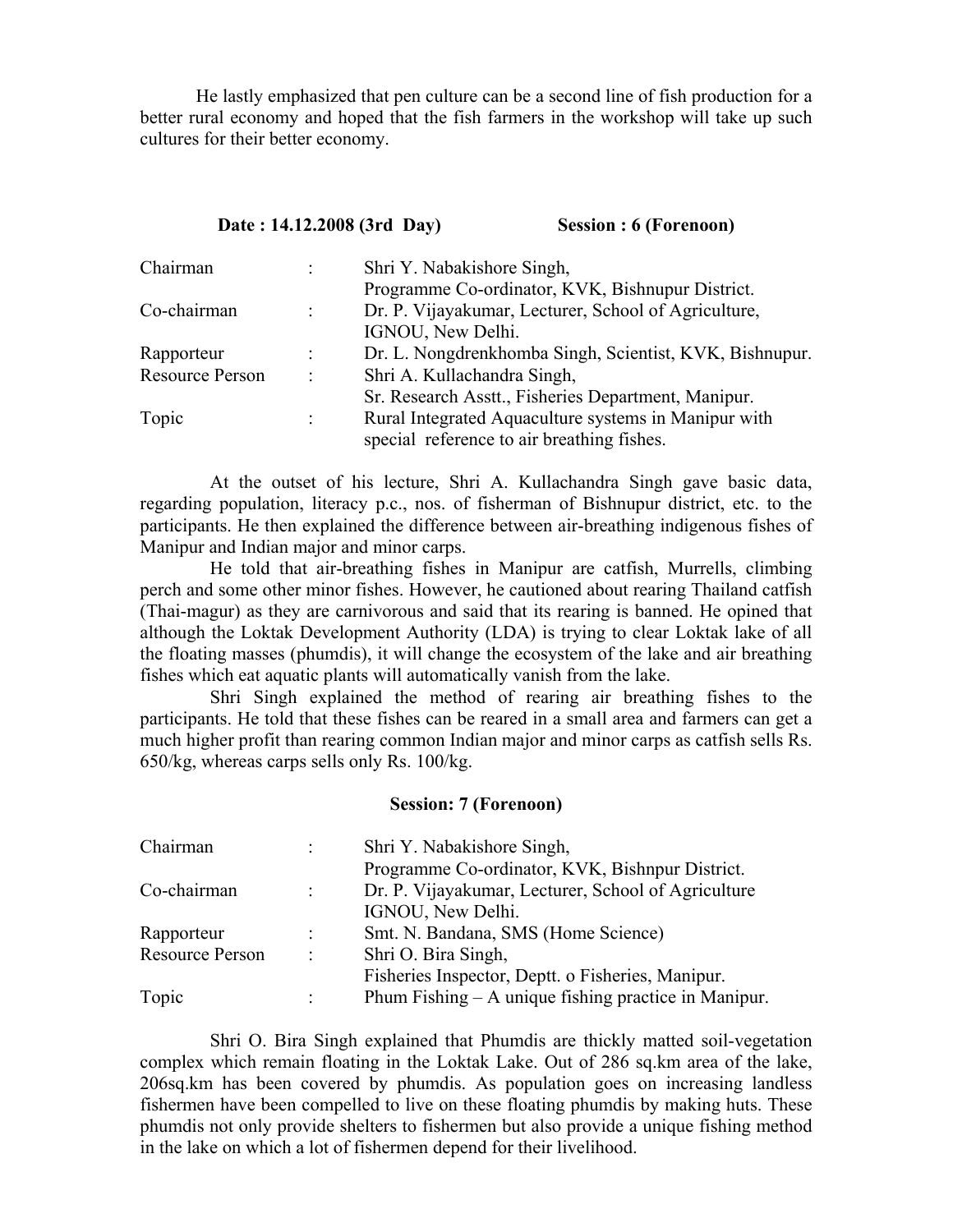He explained the method by which those phum fisherman catch fish from the phumdis and the various fishing gears they use for the purpose. Phumdis attract a variety of fishes in the lake and this property is taken advantage of by the fishermen who operate in and around those phumdis with suitable fishing gears.

**Field Visit:** The forenoon session was followed by a programme of field visit in the afternoon in which the participants were shown different fish farms in Keibul Lamjao (inside Loktak Lake area.) and Keirenphabi, In Keibul Lamjao a 5-ha farm managed by Shri T. Raghu Singh in which various types of mixed farming Fish-cumpiggery, Fish-cum-duckery, fish-cum-dairy were explained by A. Kullachandra Singh, SRO and Shri O. Bira Singh, Fisheries Inspector. They were also shown a 20-ha farm managed by Shri. O. Robindro Singh at Keirenphabi. In the said farm, fishery was very successfully mixed with piggery and horticulture and he is rearing fish without any extra expenditure for purchase of fish feed and getting Rs. 3. Lakhs income from fish from 1ha. All the participants were flabbergasted to see the size and varieties of pigs at his farm.

# **Date : 15.12.2008 (4<sup>th</sup> Day)** Session: 8 (Forenoon)

| Chairman               | $\ddot{\cdot}$ | Shri Y. Nabakishore Singh,                               |  |  |  |
|------------------------|----------------|----------------------------------------------------------|--|--|--|
|                        |                | Programme Co-ordinator, KVK, Bishnpur District.          |  |  |  |
| Co-chairman            |                | Dr. P. Vijayakumar, Lecturer, School of Agriculture      |  |  |  |
|                        |                | IGNOU, New Delhi.                                        |  |  |  |
| Rapporteur             |                | Shri Kh. Brajamani Meetei, SMS (Fisheries)               |  |  |  |
| <b>Resource Person</b> | $\ddot{\cdot}$ | Shri Ch. Sarat Singh,                                    |  |  |  |
|                        |                | Scientific Officer (Engg.), Manipur Science & Technology |  |  |  |
| Council                |                |                                                          |  |  |  |
|                        |                | (MASTEC) Imphal.                                         |  |  |  |
| Topic                  | л.             | Planning, design and construction of Aqua Farm $\&$      |  |  |  |
| Hatchery.              |                |                                                          |  |  |  |

 Shri Sarat Singh explained the importance of farm planning, design and construction of fishery ponds and farm office, etc, depending on landscape, topography and location of the farm. Consideration of soil texture and slope of bunds was also nicely explained to the participants. He further explained that farm design and construction, etc. are indispensable at the time of project preparation and submission for getting financial assistance from banks. He gave possible estimates for different farm works. He also gave simple formula to find out the depth and volume of water of a pond to be constructed.

 Shri Sarat Singh also explained to the participants how a ferro-cement water tank is to be constructed at a fishery farm. Size of iron rods, spacing and thickness of the wall of the tank to be constructed were also nicely explained to the satisfaction of the participants.

 He also explained the construction and working of a carp hatchery to the participants.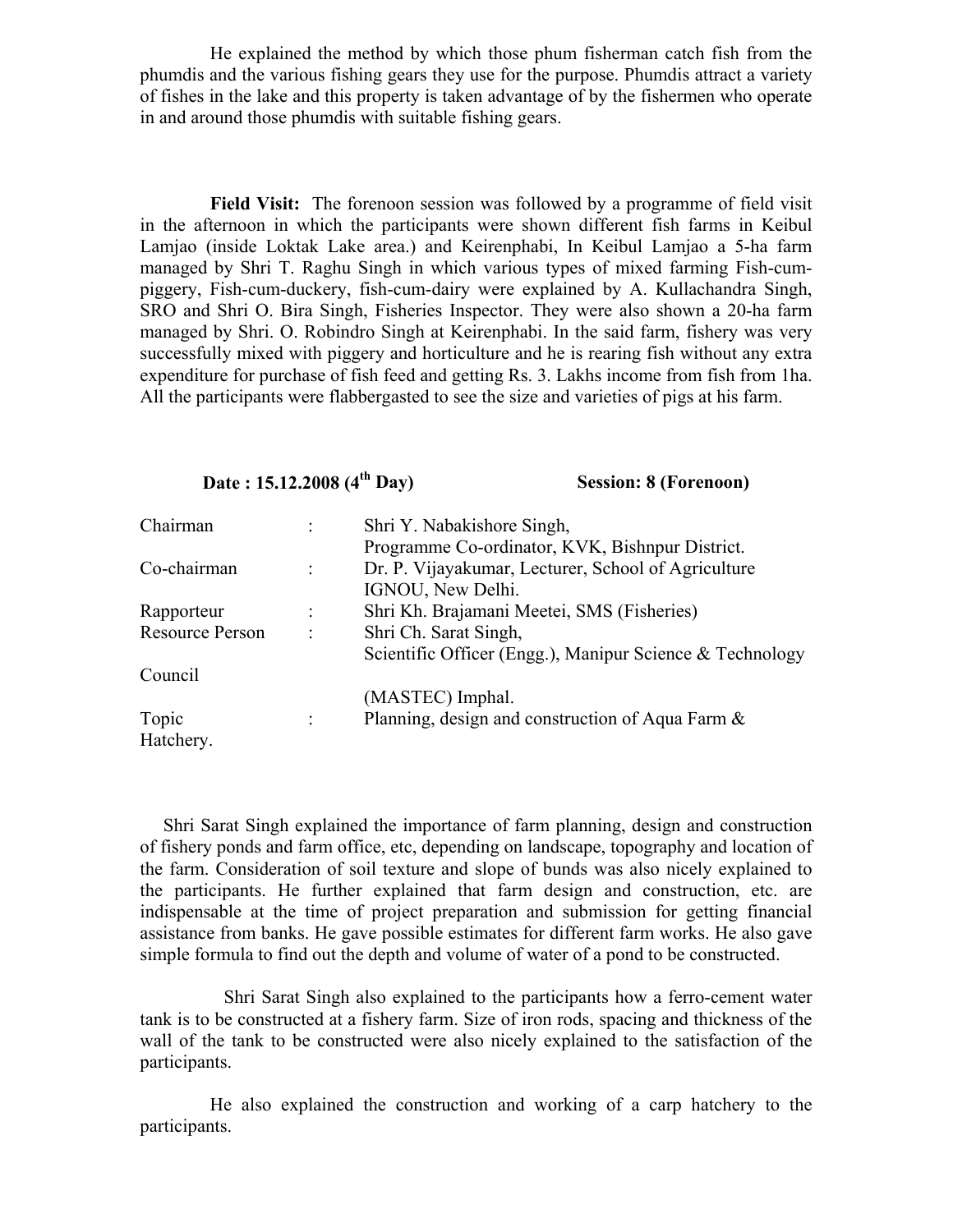# **Session: 9 (Forenoon)**

| Chairman               |                      | Shri Y. Nabakishore Singh,                          |  |  |
|------------------------|----------------------|-----------------------------------------------------|--|--|
|                        |                      | Programme Co-ordinator, KVK, Bishnpur District.     |  |  |
| Co-chairman            | ÷                    | Dr. P. Vijayakumar, Lecturer, School of Agriculture |  |  |
|                        |                      | IGNOU, New Delhi.                                   |  |  |
| Rapporteur             |                      | Smt. P. Bijaya Devi, SMS (Hort.)                    |  |  |
| <b>Resource Person</b> | $\ddot{\cdot}$       | Shri A. Kullachandra Singh,                         |  |  |
|                        |                      | Sr. Research Asstt. Fisheries Department, Manipur.  |  |  |
| Topic                  | $\ddot{\phantom{a}}$ | High-tech Aqua farming with special reference to    |  |  |
|                        |                      | carp-cum-catfish culture.                           |  |  |

 Shri A. Kullachandra Singh informed the participants that the annual consumption of fish in Manipur is estimated at 25,000 tones/year, whereas the estimated annual production is 18,000 tones only. There is an annual deficit of about 7,000 tones of fish. To make up the deficit, therefore, we need to take up new techniques of fish production.

 First, he explained about management of nursery ponds as regards its size, lime application, depth of water to be maintained, weed control, schedule of fertilization, stocking of seeds (spawn), etc.

 He then dwelt on carp-cum-catfish culture. Since the number of catfish is on the decrease, he encouraged the participants to produce more catfish which fetches more profit to the fish farmers. For carps-cum-catfish culture, he recommended a mixture of 30% Indian major carps (rohu, mrigal, catla) + 30% exotic carps (grass, silver and common carps) + 40% catfish. He also explained about feed ingredients, feeding schedule and disease control.

 On the request of some common farmers, he repeated the detailed methods of breeding catfish which Dr. A. K. Sahu had already explained to them in English, as they could not fully understand English.

## **Session: 10 (Afternoon)**

| Chairman               |                      | Dr. R. K. Ranjit Singh,                            |  |  |  |
|------------------------|----------------------|----------------------------------------------------|--|--|--|
|                        |                      | Regional Director, IGNOU, Imphal                   |  |  |  |
| Rapporteur             |                      | Shri Kh. Maipak Singh, SMS (Plant Protection)      |  |  |  |
| <b>Resource Person</b> | $\ddot{\phantom{a}}$ | Dr. K. I. Meetei, Faculty Member,                  |  |  |  |
|                        |                      | Institute of Co-operative Management, Manipur.     |  |  |  |
| Topic                  | ÷                    | Role of Co-operative Institutions & Community      |  |  |  |
|                        |                      | participation in Fisheries Development in Manipur. |  |  |  |

 Dr. K. I. Meetei described co-operative "As an autonomous association of persons united voluntarily to meet their common economic, social and cultural needs and aspirations through a jointly-owned and democratically controlled enterprise. He told that out of 324 pisiculture co-operatives in Manipur, Ukhrul district constituted a maximum of 70 co-operatives with the least of 11 in Chandel district. The growth rate of pisiculture co-operatives in the state is comparatively high. But, due to lack of members' participation, leadership and absence of action plan, most of them are becoming very weak. Dr. Meetei advocated that the only solution to overcome such weakness is to participate and understand the basic co-operative principles which were framed by the International Co-operative Alliance (ICA). He advocated all the members of a Cooperative society to be honest, hard working, sincere and co-operative amongst themselves.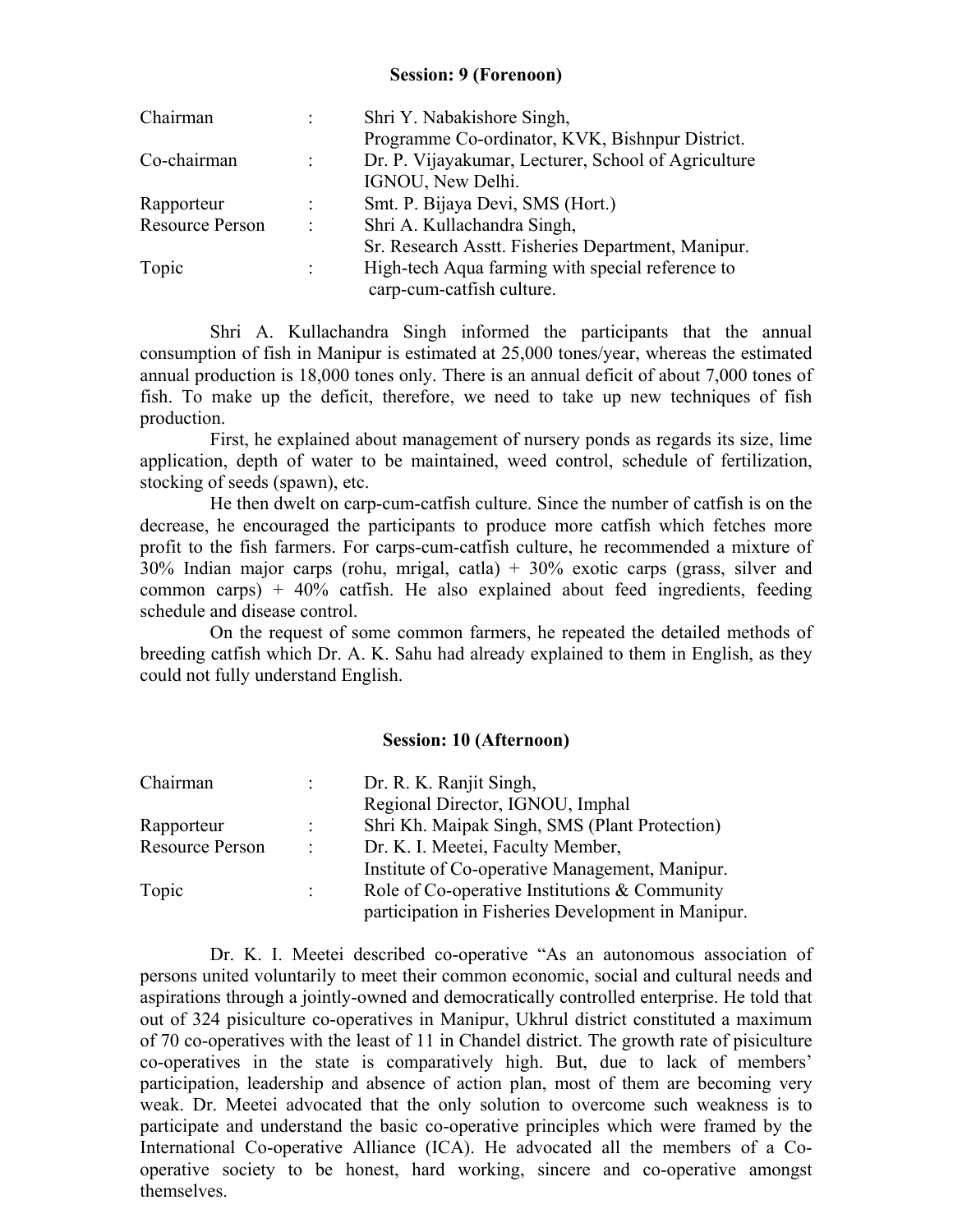#### **Date 16.12.2008 (5th & Last Day)** Session: 11 (Forenoon)

| Chairman               | ٠                    | Dr. R.K. Ranjit Singh, Regional Director, IGNOU, Imphal. |  |  |
|------------------------|----------------------|----------------------------------------------------------|--|--|
| Co-chairman            | $\bullet$            | Dr. P. Vijayakumar, Lecturer, School of Agriculture      |  |  |
|                        |                      | IGNOU, New Delhi.                                        |  |  |
| Rapporteur             |                      | Dr. Th. Nabakumar Singh, Programme Asstt., KVK,          |  |  |
| Bishnupur.             |                      |                                                          |  |  |
| <b>Resource Person</b> | $\ddot{\phantom{a}}$ | Dr. M. Dhaneshwar Singh,                                 |  |  |
|                        |                      | Prof. & Head of Department, Animal Science Deptt., CAU,  |  |  |
| Imphal.                |                      |                                                          |  |  |
| Topic                  | $\bullet$            | Prospects of Integrated fish-cum-Animal Husbandry.       |  |  |

 In his lecture, Dr. Dhaneshwar Singh mentioned that it is an era of developed biological science in which we need to keep our agricultural economy stable. He stated that monocrop farming is risky. So, it is always better to take up integrated farming for: (1) Increased productivity, (2) Increased income, (3) More employment generation, (4) Reduced cost of farming, (5) More efficient resource utilization and (6) Reduced investment risk through diversification of crops.

 He further explained the advantages of integrated farming stating that (1) By products of animal husbandry are utilized as fish feeds, (2) Waste products are recycled and (3) it provides meat, milk, eggs, fruits, vegetables, etc. in addition to fish.

 He later explained various Integrated farming systems, agri-based as well as animal husbandry based to the participants.

 Lastly, he opined that piggery is the only kind of farming which can earn income from outside the state/country. So, fish farmers should start integrating fish farming with piggery, thereby increasing the income of the farmers manifold.

### **Session: 12 (Forenoon)**

| Chairman               |                  | Dr. R.K. Ranjit Singh, Regional Director, IGNOU, Imphal. |  |  |
|------------------------|------------------|----------------------------------------------------------|--|--|
| Co-chairman            | ÷.               | Dr. P. Vijayakumar, Lecturer, School of Agriculture,     |  |  |
|                        |                  | IGNOU, New Delhi.                                        |  |  |
| Rapporteur             |                  | Shri Kh. Maipak Singh, SMS (Plant Protection)            |  |  |
| <b>Resource Person</b> | $\sim$ 100 $\pm$ | Dr. S. Basanta Singh,                                    |  |  |
|                        |                  | Programme Co-ordinator, KVK, Imphal West.                |  |  |
| Topic                  | ٠.               | Present Scenario of Fisheries Economics in Manipur with  |  |  |
|                        |                  | special reference to Bishnupur district.                 |  |  |

 Dr. Basanta Singh stated that fish production in Manipur is estimated at 18,000 tones, whereas the state annual consumption is 25,000 tones, having a gap of 7,000 tones/year. He laid emphasis on making the farmers aware of the importance of making up this deficit of 7,000 tones a year and produce more fish for more profit and to make the state self-sufficient in fish.

 Dr. Basanta Singh told that the average fish production in Bishnupur district is 1000 tones/ha. only, whereas it is 1500 tones/ha or more in Imphal West district. This shows that the fish farmers of Bishnupur district are yet to adopt modern technology in fish culture, although there are some particular progressive farmers. He further stated that the fish farmers of Bishnupur district are to raise more fish nurseries, as their counterparts in Imphal West district, to earn more profit from sale of fish fingerlings. He suggested to organize more workshop/training on integrated fish farming with poultry / piggery / horticulture for the farmers of the district. He also suggested that the farmers of the district should take financial help from banks for flourishing their enterprise, which they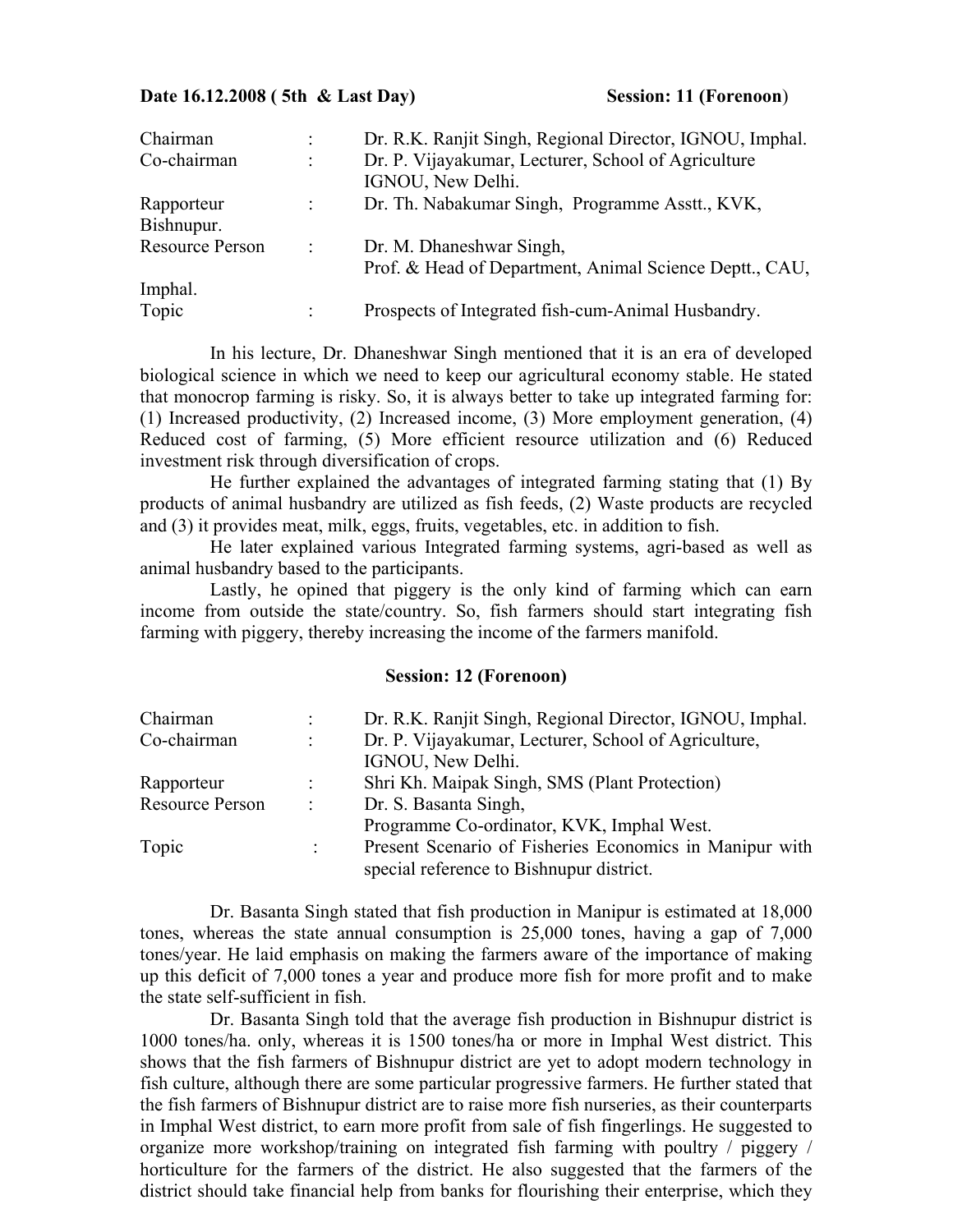are not doing at present. He stated that 40% of a fish farmer's expenditure is in cost of feeds and their average income is Rs. 2 lakhs/ha. He also stated that floods do major damage to fish farmers of Bishnupur district, the average loss being Rs. 20,000/ha.

## **Valedictory Function**

16<sup>th</sup> December, 2008

After a very successful marathon workshop for 5(five) days, there was a valedictory function at 2 PM. The function was presided over by Shri K. Saratkumar Singh, Director (Fisheries), Manipur, with Dr. M. Dhaneshwar Singh, Prof. & HOD, Animal Science, Central Agricultural University, Imphal, Dr. RK Ranjit Singh, Regional Director, IGNOU, Imphal, Dr. P. Vijayakumar Singh, Lecturer, SOA, IGNOU, New Delhi and Shri Th. Chaoba Singh, Ex-Union Minister and Chairman, KVK, Bishnupur as Chief Guest and Guests of Honour respectively.

 In his welcome address Shri Y. Nabakishore Singh, Programme Coordinator, KVK, Bishnupur thanked the authorities of the School of Agriculture, IGNOU, New Delhi, for giving approval to the Krishi Vigyan Kendra, Bishnupur to organize such a big fisheries workshop to be financed by the IGNOU. He also thanked Dr. Dhaneshwar Singh for delivering a valuable lecture on Integrated Farming of fish with piggery/duckery/poultry. He also hoped that all the participants would have benefitted from the valued deliberations by reknowned resource persons during the course of the workshop and wished that they will put maximum effort to bridge up the wide gap between the annual consumption and production of fish in Manipur.

 In his speech as Guest of Honour, Dr. P. Vijayakumar stated that the School of Agriculture, IGNOU, is an educational Institution to disseminate knowledge to the people and not a financial body to give subsidy or advances loan to the people. He thanked the KVK, Bishnupur for conducting such a workshop smoothly with its limited staff.

 Dr. RK Ranjit Singh, in his speech as Guest of Honour stated that Indira Gandhi National Open University, (IGNOU) is an institution to reach knowledge to the unreached. He stated that over and above various disciplines in general education and Agriculture and allied subjects, IGNOU has now taken up Engineering Works like repairing of motor cycles in collaboration with M/S Hero Honda Company. He appreciated the mode of organizing the workshop which is the first of its kind in Manipur valley. He also announced that the last date of admission for Organic Faming course to commence from  $1<sup>st</sup>$  January 2009 at KVK, Bishnupur has been extended up to  $27<sup>th</sup>$  December 2008 without fine and that willing candidates may apply for the said course.

 Shri. Th. Chaoba Singh, Chairman of the KVK, in his address as Guest of Honour expressed his strong opinion to make fisheries an industry for the state of Manipur where it has no other big industries as in other mainland states, as it has got enough raw material (water), sufficient market (in the neighbouring states) and good prospects of profit. He advocated all the participants to rear catfish (Ngakra) which sells at Rs. 650/kg in a small area rather than rearing Indian major and other minor carps which sell at Rs. 100/kg or below, for betterment of their economy. He convinced the participants that Krishi Vigyan Kendra is an institution which gives knowledge in different disciplines of Agriculture and allied subjects and not anything which gives financial assistance to farmers and to the people. He lastly requested the participants to visit the model integrated farming taken up under the able guidance of Dr. M Dhaneshwar Singh, Prof. & Head of Deptt. of Animal Sciences, CAU at Iroisemba Imphal, which could not be covered during the programme of the workshop.

 Dr. M. Dhaneshwar Singh, in His address as Chief Guest of the function, first thanked Shri Th. Chaoba Singh, Chairman of KVK, Bishnupur for his vision, initiative and pains taken by him in the establishment of the KVK. He laid due emphasis in integrated farming of fish with piggery, dairy etc. which reduces risk and brings more profit to farmers from a small area. He further invited all the participants to visit his integrated farm at CAU, Iroisemba. Lastly he expressed his desire to collaborate all the KVKs with the Central Agriculture University at Iroisemba, Imphal for mutual sharing of knowledges.

 In his presidential address, Shri K. Saratkumar Singh, Director of Fisheries, Manipur, stated that Bishnupur district is the highest producer of fish among the districts of Manipur and that fish production in the state has increased three times because of grass carp culture in the ring bunded farms of Bishnupur District in the vicinity of Loktak Lake, which require no other feed than grass which is available in plenty. He, however, emphasized on the importance of integrated farming from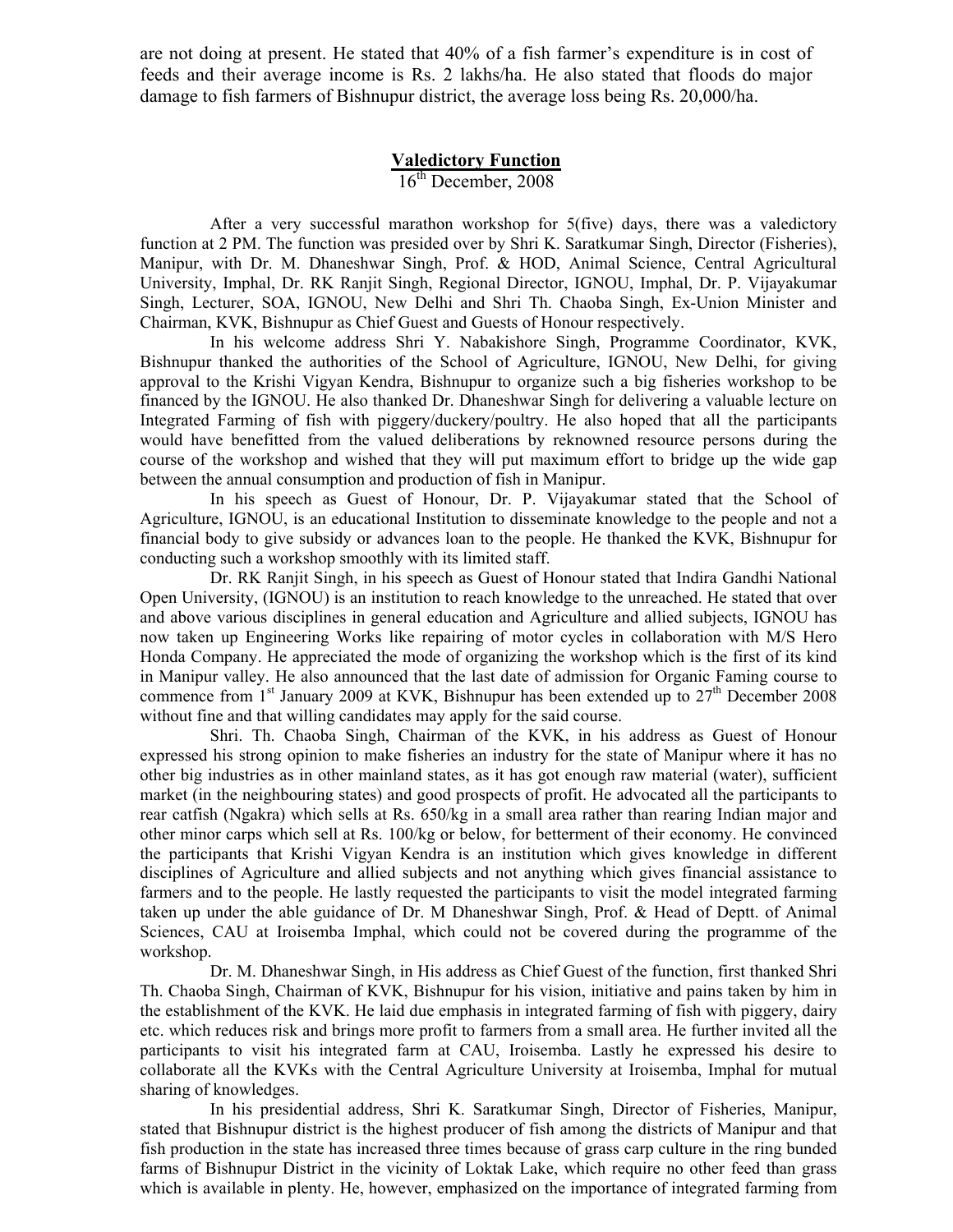points of reduced risk, less expenditure and more profit. He also advocated to rear catfish and other air breathing fishes as a component of integrated farming in a lesser area to bring more profit.

 The valedictory function came to an end with vote of thanks from Shri Kh. Brajamani Meetei, SMS (Fisheries) KVK, Bishnupur to the dignitaries, invitees and participants present and to the print and electronic media and also to his colleagues who made the workshop a grand success.

# List of Participants at the 5 Days' Workshop on

# Fish Farmers of Bishnupur district, Manipur on the Development of Fisheries/Aquaculture. (12th to 16th December, 2008)

| Sl.            | Name                    | <b>Address</b>      | Age    | Category   | Educational          |
|----------------|-------------------------|---------------------|--------|------------|----------------------|
| No.<br>1.      | Thounaojam Sanjit Singh |                     |        | OBC        | Qualification<br>XII |
|                |                         | <b>Utlou Mamang</b> | 30yrs. |            |                      |
|                |                         | Leikai              |        |            |                      |
| 2.             | Oinam Kumar Singh       | Naorem Mayai Leikai | 41yrs. | OBC        | X                    |
| 3 <sub>1</sub> | Laishram Chandramani    | Naorem Mayai Leikai | 45yrs. | OBC        | B.A.                 |
|                | Singh`                  |                     |        |            |                      |
| 4.             | Huirem Ibomcha Singh    | I.B. Road, Kumbi    | 60yrs. | OBC        | X                    |
| 5.             | Wahengbam Manglemba     | I.B. Road, Kumbi    | 42yrs. | OBC        | P.U.                 |
|                | Singh                   |                     |        |            |                      |
| 6.             | Ningthoujam Thambou     | Ithai Maning Leikai | 26yrs  | <b>OBC</b> | X                    |
|                | Singh                   |                     |        |            |                      |
| 7.             | Yumnam Purnima Singh    | Ithai Wapokpi       | 29yrs  | OBC        | X                    |
| 8.             | Soram Robindro Singh    | Ithai Wapokpi       | 28yrs  | OBC        | X                    |
| 9.             | Haobijam Loken Singh    | Ithai Bazar         | 42yrs  | <b>OBC</b> | Matriculate          |
| 10.            | Huisnam Debal Singh     | Ithai Bazar         | 45yrs  | <b>OBC</b> | Matriculate          |
| 11.            | Sorokhaibam Bihar Singh | Ithai Bazar         | 51yrs  | <b>OBC</b> | Matriculate          |
| 12.            | Sougrakpam Tombi Singh  | Ithai Bazar         | 42yrs  | <b>OBC</b> | Matriculate          |
| 13.            | Maimom Hemchandra       | Ithai Wapokpi       | 28yrs  | <b>OBC</b> | XII                  |
|                | Singh                   |                     |        |            |                      |
| 14.            | Pebam Sadananda Singh   | Utlou               | 22yrs  | <b>OBC</b> | XII                  |
| 15.            | Paonam Daimon Singh     | Kathong             | 18yrs  | <b>OBC</b> | XII                  |
| 16.            | Naorem Ibohalbi Singh   | Naorem              | 37yrs  | OBC        | XII                  |
| 17.            | Chongtham Ibobi Singh   | Nambol Naorem       | 28yrs  | OBC        | <b>VIII</b>          |
| 18.            | Naorem Jiban Singh      | Naorem Makha        | 36yrs  | OBC        | X                    |
|                |                         | Leikai              |        |            |                      |
| 19.            | Tongbram Gojen Singh    | Nambol Naorem       | 25yrs  | <b>OBC</b> | XII                  |
| 20.            | Naorem Romeo Meitei     | Nambol Naorem       | 34yrs  | OBC        | B.Sc.                |
| 21.            | Tongbram Prabin Singh   | Nambol Naorem       | 32yrs  | OBC        | XII                  |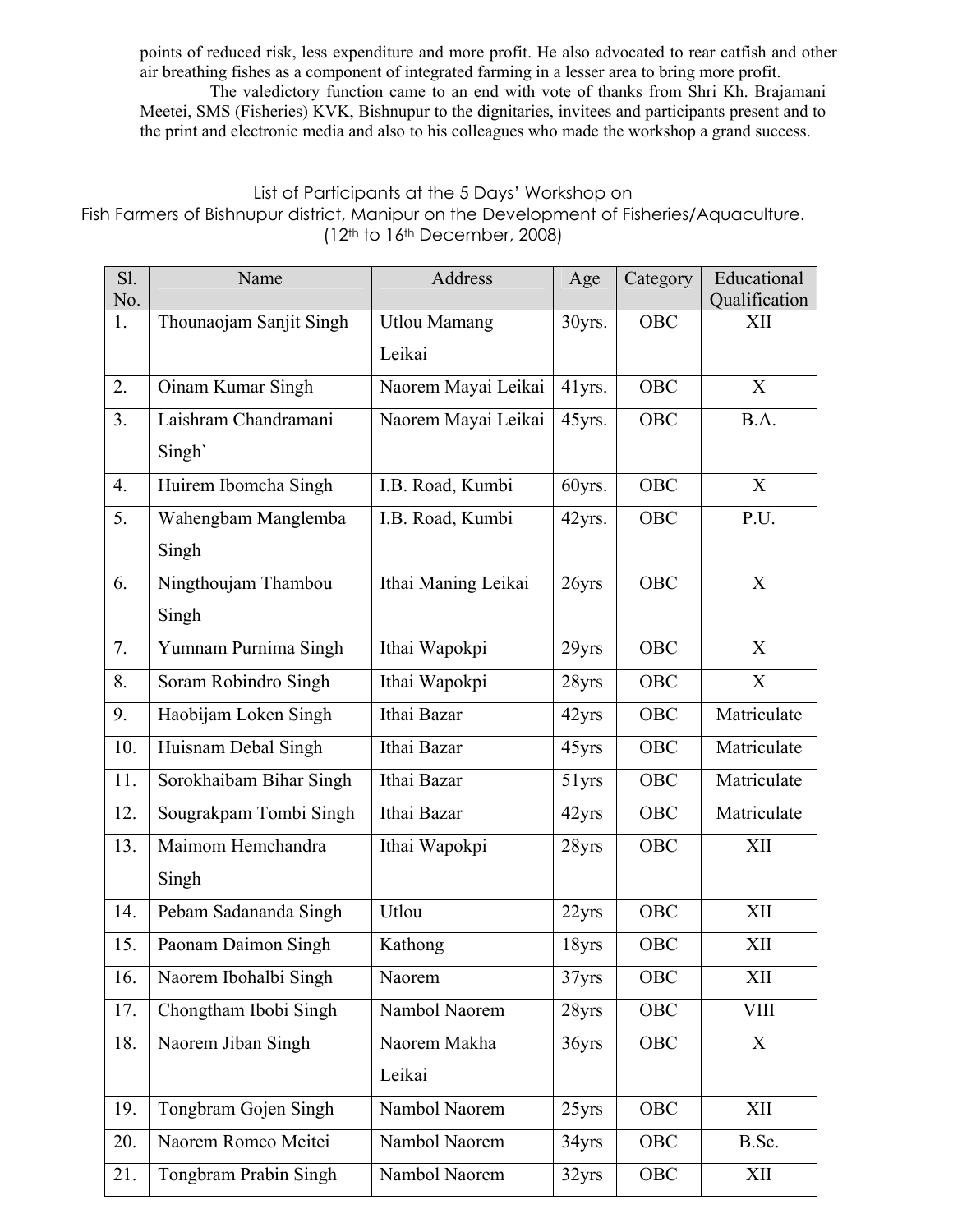| 22. | Chongbam Sharat Singh            | Naorem                                   | 45yrs | <b>OBC</b> | X           |
|-----|----------------------------------|------------------------------------------|-------|------------|-------------|
| 23. | G. MUrim Kabui                   | Leimapokpam<br>Kabui Village             | 25yrs | <b>ST</b>  | Matriculate |
| 24. | G. Ingoba Kabui                  | Leimapokpam<br>Kabui Village             | 28yrs | <b>ST</b>  | Matriculate |
| 25. | K. Basanta Kabui                 | Leimapokpam<br>Kabui (Keiren)<br>Village | 35yrs | <b>ST</b>  | Matriculate |
| 26. | N. Ranjit Singh                  | Leimapokpam<br>Kabui (Keiren)<br>Village | 25yrs | <b>ST</b>  | <b>VIII</b> |
| 27. | K. Lanchunglungpu Kabui          | Leimapokpam<br>Kabui Village             | 22yrs | <b>ST</b>  | <b>VIII</b> |
| 28. | Sharangthem Milan Singh          | Wahengkhuman<br>Mamang Leikai            | 32yrs | <b>OBC</b> | XII         |
| 29. | Sharangthem Joykumar<br>Singh    | Wahengkhuman<br>Mamang Leikai            | 34yrs | <b>OBC</b> | B.A.        |
| 30. | Sharangthem<br>Subhchandra Singh | Wahengkhumang<br>Mamang Leikai           | 36yrs | <b>OBC</b> | B.A.        |

| Sl.<br>No. | Name                            | Address                       | Age   | Category   | Educational<br>Qualification |
|------------|---------------------------------|-------------------------------|-------|------------|------------------------------|
| 31.        | Pukhrambam Nilachandra<br>Singh | Wahengkhuman<br>Mamang Leikai | 36yrs | OBC        |                              |
| 32.        | Yumnam Bihari Singh             | Lourembam                     | 37yrs | <b>OBC</b> | M.A.                         |
| 33.        | Yumnam Biranjoy Singh           | Lourembam                     | 28yrs | Gen.       | <b>XII</b>                   |
| 34.        | Naorem Manichand Singh          | Lourembam                     | 28yrs | Gen.       | B.Sc.                        |
| 35.        | Lourembam Herojit Singh         | Lourembam                     | 24yrs | Gen.       | XII                          |
| 36.        | Lourembam Manaoton<br>Meitei    | Lourembam                     | 30yrs | Gen.       | B.A.                         |
| 37.        | Khaidem Somokanta Singh         | Lourembam                     | 24yrs | Gen.       | X                            |
| 38.        | Pukhrambam Bijoy Singh          | Pukhrambam Mayai<br>Leikai    | 39yrs | <b>OBC</b> | P.U.Sc.                      |
| 39.        | Asem Brojen Singh               | Pukhrambam<br>Maning Leikai   | 37yrs | <b>OBC</b> | X                            |
| 40.        | Pukhrambam Rajaprem<br>Singh    | Pukhrambam<br>Mamang Leikai   | 25yrs | <b>OBC</b> | XII                          |
| 41.        | Pukhrambam Premchand<br>Singh   | Pukhrambam Mayai<br>Leikai    | 25yrs | <b>OBC</b> | X                            |
| 42.        | Pukhrambam Bhubon<br>Singh      | Pukhrambam Mayai<br>Leikai    | 25yrs | OBC        | X                            |
| 43.        | Oinam Jugindro Singh            | Pukhrambam<br>Mamang Leikai   | 53yrs | <b>OBC</b> | X                            |
| 44.        | Laishram Khamba Singh           | Pukhrambam<br>Maning Leikai   | 39yrs | <b>OBC</b> | B.A.                         |
| 45.        | Namoijam Manimohon<br>Singh     | <b>Utlou Mamang</b><br>Leikai | 30yrs | <b>OBC</b> | XII                          |
| 46.        | Wahengbam Rabichandra<br>Singh  | Utlou Mamgn Leikai            | 30yrs | <b>OBC</b> | XII                          |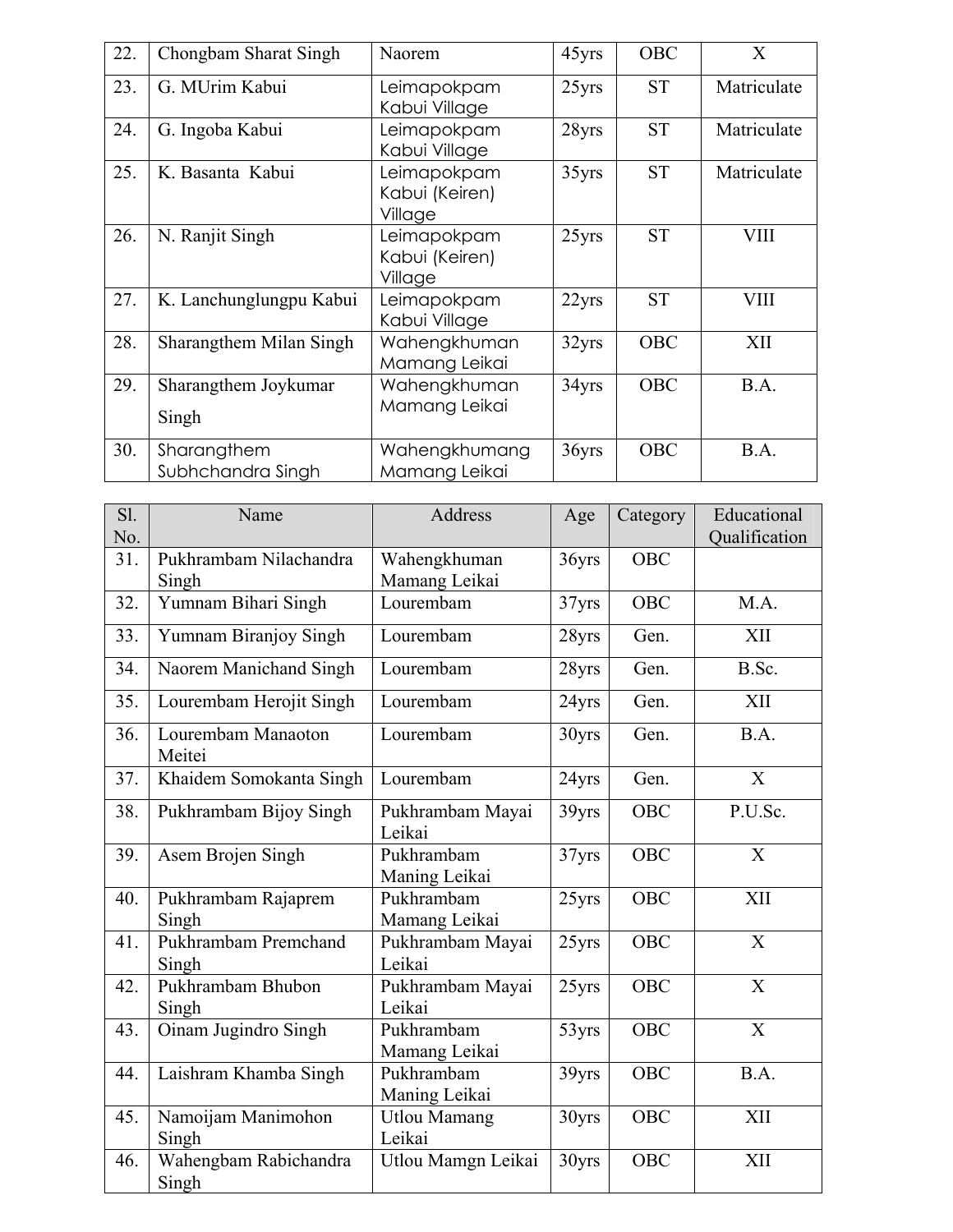| 47. | Namoijan Roshan Singh         | <b>Utlou Mamang</b><br>Leikai      | 27yrs | OBC        | X             |
|-----|-------------------------------|------------------------------------|-------|------------|---------------|
| 48. | Keisham Bobosana Singh        | <b>Utlou Mamang</b><br>Leikai      | 30yrs | <b>OBC</b> | XII           |
| 49. | Yumnam Angouba Singh          | Irengbam Mamang<br>Leikai          | 43yrs | <b>OBC</b> | Undergraduate |
| 50. | Irengbam Nando Singh          | Irengbam Mamang<br>Awang Leikai    | 35yrs | <b>OBC</b> | Undergraduate |
| 51. | Yumnam Biren Singh            | Irengbam Mamang<br>Awang Leikai    | 53yrs | <b>OBC</b> | <b>VIII</b>   |
| 52. | Thingbaijam Haridas<br>Meitei | Irengbam Awang<br>Leikai           | 34yrs | <b>OBC</b> | Undergraduate |
| 53. | Khwairakpam Naba Singh        | <b>Ishok Maning Ching</b>          | 48yrs | <b>OBC</b> | <b>VIII</b>   |
| 54. | Maibam Surjabal Khuman        | Kongkham Awang<br>Leikai           | 43yrs | <b>OBC</b> | M.Sc.         |
| 55. | Longjam Surjit Singh          | Utlou Mayai Leikai                 | 43yrs | <b>OBC</b> | P.U.C.        |
| 56. | Laishram Chaoba Singh         | Ngaikhong Khullen<br>Mamang Leikai | 43yrs | OBC        | P.U.C.        |
| 57. | Thokchom Subol Singh          | Ngaikhong Khullen                  | 43yrs | <b>OBC</b> | B.A.          |
| 58. | Maishnam Bashanta Singh       | Ngaikhong Khullen                  | 35yrs | <b>OBC</b> | P.U.C.        |
| 59. | Lamabam Kunjamohon<br>Singh   | Ngaikhong Khullen                  | 35yrs | <b>OBC</b> | P.U.C.        |
| 60. | Pukhrambam Budhi Singh        | Ngaikhong Khullen                  | 31yrs | <b>OBC</b> | P.U.C.        |
| 61. | Khangembam Biren Singh        | Sanjenbam Makha<br>Leikai          | 42yrs | <b>OBC</b> | Matriculate   |

| S1. | Name                    | Address             | Age   | Category   | Educational   |
|-----|-------------------------|---------------------|-------|------------|---------------|
| No. |                         |                     |       |            | Qualification |
| 62. | Ningthoujam Bimola Devi | Sanjenbam Awang     | 37yrs | <b>OBC</b> | Matriculate   |
|     |                         | Leikai              |       |            |               |
| 63. | Chungkham Shania Singh  | Kakyai Awang        | 41yrs | OBC        | Matriculate   |
|     |                         | Leikai              |       |            |               |
| 64. | Mayanglambam Bije       | <b>Toubul Awang</b> | 24yrs | <b>OBC</b> | B.A.          |
|     | Singh                   | Leikai              |       |            |               |
| 65. | Soraisham Ibopishak     | Toubul Awang        | 60yrs | <b>OBC</b> | <b>VIII</b>   |
|     | Singh                   | Leikai              |       |            |               |
| 66. | Yanglem Jayenta Singh   | Toubul Mayai Leikai | 35yrs | <b>OBC</b> | XII           |
| 67. | Kamei Kaisolan Kabui    | Toubul Mayai Leikai | 25yrs | <b>ST</b>  | XII           |
| 68. | Elangbam Joy Singh      | Toubul Awang        | 37yrs | <b>OBC</b> | B.Sc.         |
|     |                         | Mamang Leikai       |       |            |               |
| 69. | Shanglakpam Raju        | <b>Toubul Awang</b> | 23yrs | <b>OBC</b> | Undergraduate |
|     | Sharma                  | Mayai Leikai        |       |            |               |
| 70. | Naorem Gune Singh       | Toubul Mayai Leikai | 36yrs | <b>OBC</b> | B.A.          |
| 71. | Ngangom Lukhoi Singh    | Keinou Thjongkha    | 44yrs | <b>OBC</b> | Undermatric   |
| 72. | Laishram Joychandra     | Ngaikhong Khunou    | 44yrs | <b>OBC</b> | <b>VIII</b>   |
|     | Singh                   | Maning Leikai       |       |            |               |
| 73. | Sharungbam Jiten Singh  | Keinou Thongkha     | 32yrs | <b>OBC</b> | <b>VIII</b>   |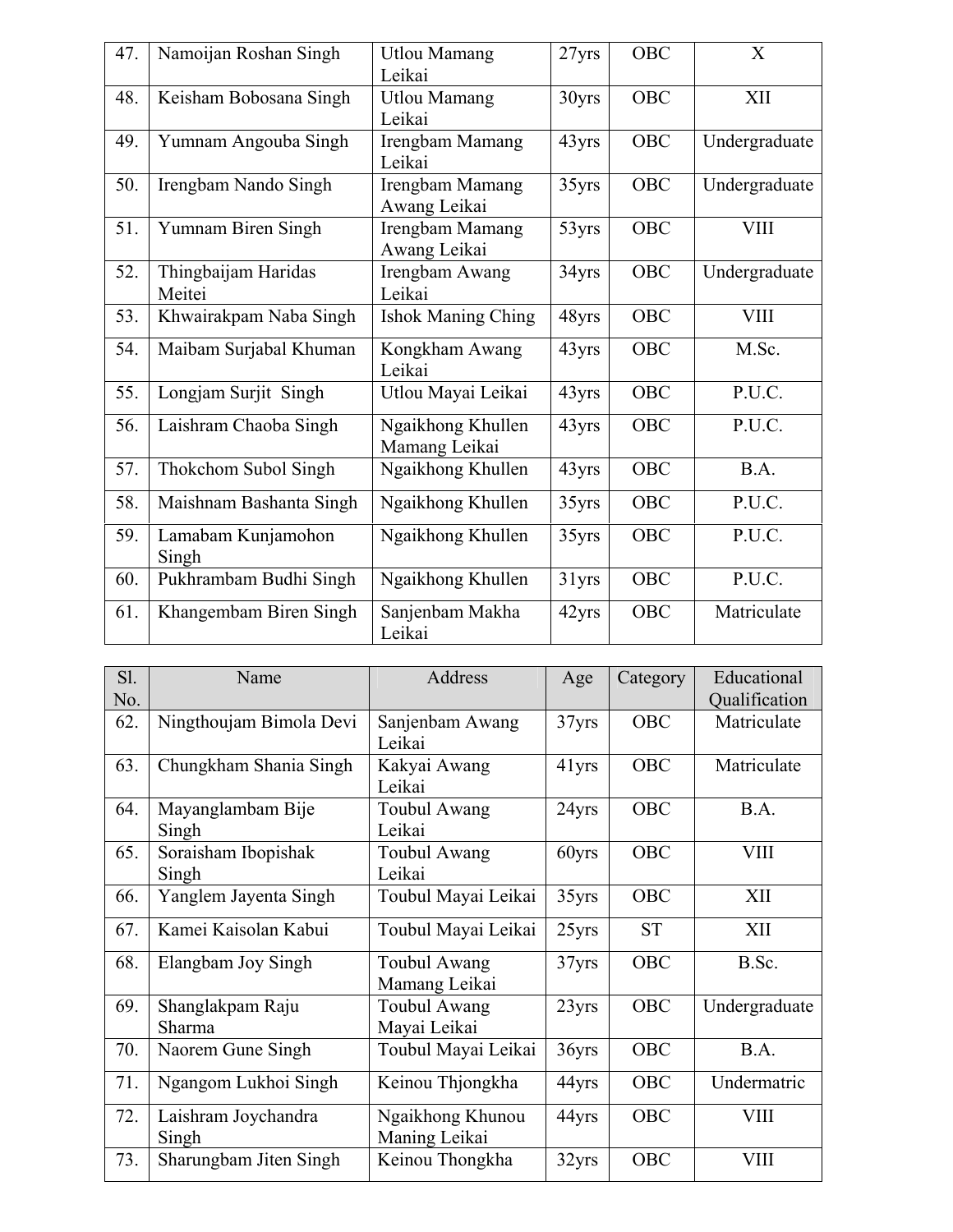| 74. | Oinam Tomba Singh               | Ngakchroupokpi                | 45yrs  | <b>OBC</b> | Matriculate           |
|-----|---------------------------------|-------------------------------|--------|------------|-----------------------|
| 75. | Oinam Chandrakumar<br>Singh     | Ngakchroupokpi                | 35yrs  | OBC        | T.D.C.                |
| 76. | Moirangmayum Tomba<br>Singh     | Ngakchroupokpi                | 45yrs  | <b>OBC</b> | <b>VIII</b>           |
| 77. | Thiyam Ibomcha Singh            | Sanjenbam Mayai<br>Leikai     | 50yrs  | <b>OBC</b> | Matriculate           |
| 78. | Chanbam Rajendro Singh          | Yumnam Khunou                 | 45yrs  | <b>OBC</b> | B.A.                  |
| 79. | Nameirakpam Somarendro<br>Singh | $\overline{\mathrm{K}}$ einou | 38yrs  | <b>OBC</b> | B.A.                  |
| 80. | Nameirakpam Biren Singh         | Keinou Thongkha               | 40yrs  | OBC        | Undermatric           |
| 81. | Salam Dhaneshwar Singh          | Kabowakching<br>Makha Leikai  | 49yrs  | <b>OBC</b> | B.Sc.                 |
| 82. | Hodam Mayangamba<br>Singh       | Kabowakching<br>Mayai Leikai  | 36yrs  | <b>OBC</b> | B.A.                  |
| 83. | Arambam Raghumani<br>Singh      | Kabowakching<br>Mamang Leikai | 45yrs  | <b>OBC</b> | Graduate              |
| 84. | Koijam Nabachandra<br>Singh     | Leimapokpam<br>Khumpham       | 26yrs  | <b>OBC</b> | XII                   |
| 85. | Hodam Babu Meitei               | Kabowakching                  | 53yrs. | <b>OBC</b> | Graduate              |
| 86. | Oinam Somen Singh               | Utlou                         | 28yrs. | <b>OBC</b> | <b>VIII</b>           |
| 87. | Laishram Sharat Singh           | Utlou                         | 38yrs  | OBC        | $\overline{BA}$ .     |
| 88. | Laishram Thoiba Singh           | Utlou                         | 35yrs  | <b>OBC</b> | X                     |
| 89. | Kshetrimayum Dhanabir<br>Singh  | Sanjenbam Makha<br>Leikai     | 49yrs. | <b>OBC</b> | $\overline{\text{X}}$ |
| 90. | Laishram Doren Singh            | Sanjenbam Makha<br>Leikai     | 35yrs  | <b>OBC</b> | H.S.L.C.              |
| 91. | Laishram Dhaneshwor<br>Singh    | Sanejenbam                    | 33yrs  | <b>OBC</b> | H.S.L.C.              |
| 92. | Salam Damu Singh                | Thanga Salam                  | 30yrs  | OBC        | Viii                  |
| 93. | Salam Jatishwor Singh           | Thanga Salam                  | 22yrs  | OBC        | <b>VIII</b>           |

| $S1$ . | Name                | Address       | Age   | Category   | Educational   |
|--------|---------------------|---------------|-------|------------|---------------|
| No.    |                     |               |       |            | Qualification |
| 94.    | Laishram Surchandra | Kha-Potangbam | 22yrs | <b>OBC</b> | XII           |
| 95.    | OInam Modhuchandra  | Kha-Potangbam | 56    | <b>OBC</b> | <b>VIII</b>   |
|        |                     |               | yrs   |            |               |
| 96.    | Chanambam Manikumar | Yumnamkhunou  | 22yrs | <b>OBC</b> | XII           |
| 97.    | Chanambam Jonson    | Oinam         | 22    | <b>OBC</b> | XI            |
| 98.    | Sapam Dhanachandra  | Oinam         | 35    | <b>OBC</b> | XII           |
| 99.    | Khwairakpam Somen   | Oinam         | 30    | <b>OBC</b> | XII           |
| 100.   | Lamabam Yaiskhul    | Oinam         | 47    | <b>OBC</b> | X             |
| 101    | Yumnam Angouba      | Bishnupur     | 41    | <b>OBC</b> | Graduate      |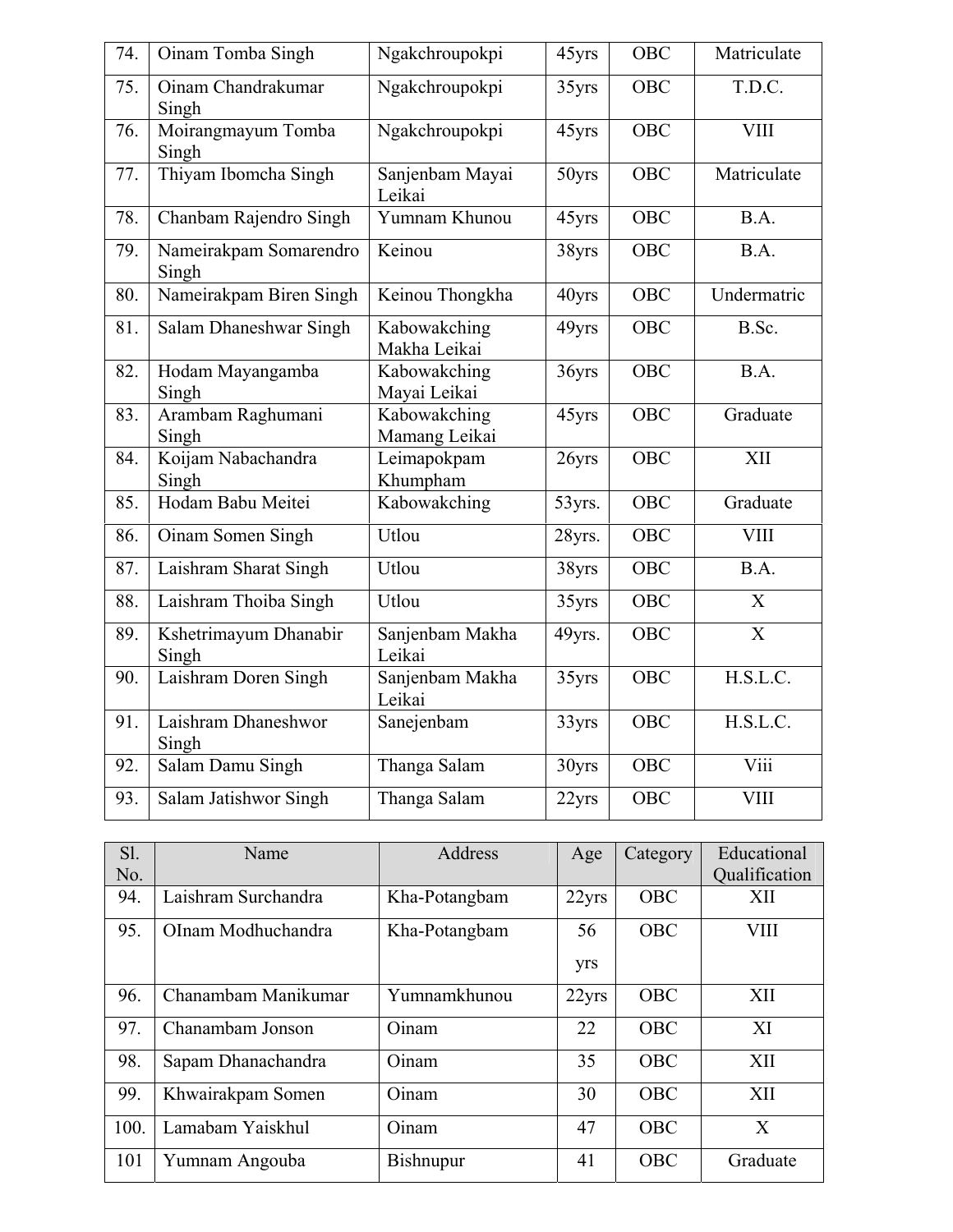| 102 | Loithongbam Thoithoi     | Utlou             | 27 | OBC        | XII         |
|-----|--------------------------|-------------------|----|------------|-------------|
| 103 | Keisham Kala Singh       | Utlou             | 45 | OBC        | Graduate    |
| 104 | Longjam Surchandra       | Toubul            | 38 | OBC        | Graduate    |
| 105 | Thounaojam Ranjan        | Utlou             | 40 | OBC        | Graduate    |
| 106 | Ningthoujam Rakhesh      | Thanga            | 27 | OBC        | <b>VIII</b> |
| 107 | NIngthoujam Bikram       | Thanga            | 28 | OBC        | XII         |
| 108 | Ahongsangbam Sanayaima   | Naorem            | 37 | OBC        | B.A.        |
| 109 | Sarangthem Inaoton       | Ngaikhong Siphai  | 32 | OBC        | XII         |
| 110 | Sarangthem Parubala Devi | Ngaikhong Siphai  | 30 | OBC        | X           |
| 111 | Ch. Ramananda Singh      | Oinam             | 39 | OBC        | XII         |
| 112 | K. Nabachandra Singh     | Oinam             | 38 | <b>OBC</b> | B.A.        |
| 113 | A. Nabakishore Singh     | Oinam             | 30 | OBC        | XII         |
| 114 | Kh. Suresh Singh         | Ngaikhong Khullen | 31 | <b>OBC</b> | X           |
| 115 | Th. Tarunkumar           | Utlou             | 30 | OBC        | XII         |
| 116 | L. Banga Singh           | Maibam            | 24 | OBC        | X           |
| 117 | H. Hemanta Singh         | Wangu Sabal       | 27 | OBC        | XII         |
| 118 | H. Dhiren Singh          | Wangu Shabal      | 26 | OBC        | XII         |

List of Participants at the 5 Days' Workshop on Fish Farmers of Bishnupur district, Manipur on the Development of Fisheries/Aquaculture.  $(12<sup>th</sup>$  to  $16<sup>th</sup>$  December, 2008)

| S1.<br>No.       | Name                    | <b>Address</b>      | Age    | Category   | Educational<br>Qualification |
|------------------|-------------------------|---------------------|--------|------------|------------------------------|
| 1.               | Thounaojam Sanjit Singh | <b>Utlou Mamang</b> | 30yrs. | <b>OBC</b> | XII                          |
|                  |                         | Leikai              |        |            |                              |
| 2.               | Oinam Kumar Singh       | Naorem Mayai Leikai | 41yrs. | <b>OBC</b> | X                            |
| 3.               | Laishram Chandramani    | Naorem Mayai Leikai | 45yrs. | <b>OBC</b> | B.A.                         |
|                  | Singh                   |                     |        |            |                              |
| $\overline{4}$ . | Huirem Ibomcha Singh    | I.B. Road, Kumbi    | 60yrs. | <b>OBC</b> | $\mathbf{X}$                 |
| 5.               | Wahengbam Manglemba     | I.B. Road, Kumbi    | 42yrs. | <b>OBC</b> | P.U.                         |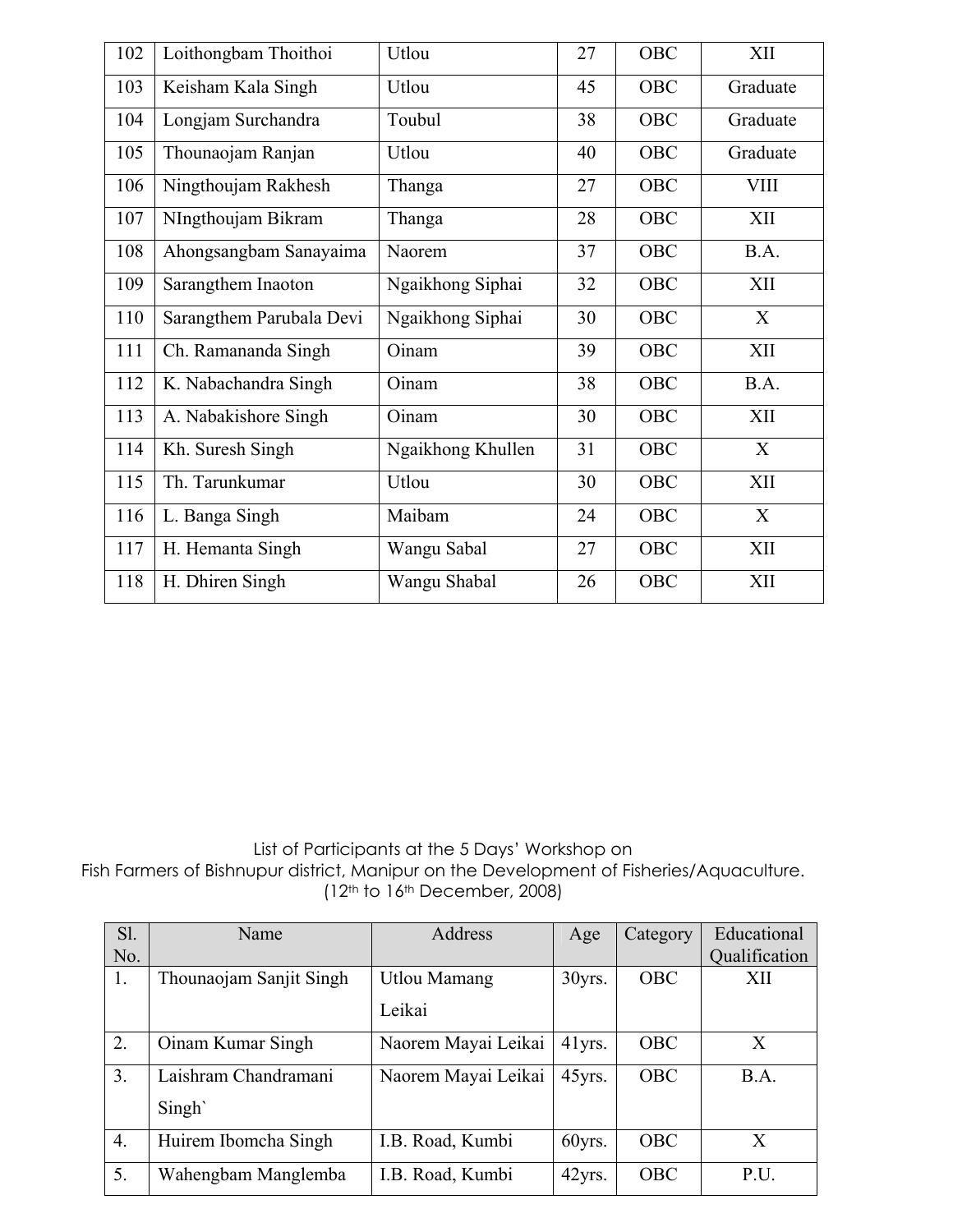|     | Singh                   |                               |       |                    |             |
|-----|-------------------------|-------------------------------|-------|--------------------|-------------|
| 6.  | Ningthoujam Thambou     | Ithai Maning Leikai           | 26yrs | <b>OBC</b>         | X           |
|     | Singh                   |                               |       |                    |             |
| 7.  | Yumnam Purnima Singh    | Ithai Wapokpi                 | 29yrs | <b>OBC</b>         | X           |
| 8.  | Soram Robindro Singh    | Ithai Wapokpi                 | 28yrs | <b>OBC</b>         | X           |
| 9.  | Haobijam Loken Singh    | Ithai Bazar                   | 42yrs | <b>OBC</b>         | Matriculate |
| 10. | Huisnam Debal Singh     | Ithai Bazar                   | 45yrs | <b>OBC</b>         | Matriculate |
| 11. | Sorokhaibam Bihar Singh | Ithai Bazar                   | 51yrs | <b>OBC</b>         | Matriculate |
| 12. | Sougrakpam Tombi Singh  | Ithai Bazar                   | 42yrs | <b>OBC</b>         | Matriculate |
| 13. | Maimom Hemchandra       | Ithai Wapokpi                 | 28yrs | OBC                | XII         |
|     | Singh                   |                               |       |                    |             |
| 14. | Pebam Sadananda Singh   | Utlou                         | 22yrs | OBC                | XII         |
| 15. | Paonam Daimon Singh     | Kathong                       | 18yrs | <b>OBC</b>         | XII         |
| 16. | Naorem Ibohalbi Singh   | Naorem                        | 37yrs | <b>OBC</b>         | XII         |
| 17. | Chongtham Ibobi Singh   | Nambol Naorem                 | 28yrs | <b>OBC</b>         | <b>VIII</b> |
| 18. | Naorem Jiban Singh      | Naorem Makha                  | 36yrs | <b>OBC</b>         | X           |
|     |                         | Leikai                        |       |                    |             |
| 19. | Tongbram Gojen Singh    | Nambol Naorem                 | 25yrs | <b>OBC</b>         | XII         |
| 20. | Naorem Romeo Meitei     | Nambol Naorem                 | 34yrs | <b>OBC</b>         | B.Sc.       |
| 21. | Tongbram Prabin Singh   | Nambol Naorem                 | 32yrs | OBC                | XII         |
| 22. | Chongbam Sharat Singh   | Naorem                        | 45yrs | OBC                | X           |
| 23. | G. MUrim Kabui          | Leimapokpam<br>Kabui Village  | 25yrs | <b>ST</b>          | Matriculate |
| 24. | G. Ingoba Kabui         | Leimapokpam<br>Kabui Village  | 28yrs | <b>ST</b>          | Matriculate |
| 25. | K. Basanta Kabui        | Leimapokpam<br>Kabui (Keiren) | 35yrs | ${\cal S}{\cal T}$ | Matriculate |
| 26. | N. Ranjit Singh         | Village<br>Leimapokpam        | 25yrs | <b>ST</b>          | <b>VIII</b> |
|     |                         | Kabui (Keiren)<br>Village     |       |                    |             |
| 27. | K. Lanchunglungpu Kabui | Leimapokpam<br>Kabui Village  | 22yrs | <b>ST</b>          | <b>VIII</b> |
| 28. | Sharangthem Milan Singh | Wahengkhuman<br>Mamang Leikai | 32yrs | OBC                | XII         |
| 29. | Sharangthem Joykumar    | Wahengkhuman                  | 34yrs | OBC                | B.A.        |
|     | Singh                   | Mamang Leikai                 |       |                    |             |
| 30. | Sharangthem             | Wahengkhumang                 | 36yrs | OBC                | B.A.        |
|     | Subhchandra Singh       | Mamang Leikai                 |       |                    |             |

| $-1$<br>◡… | ши | ເບວວ<br>___________ | $\alpha$<br>n<br>. . | ateoory. | 220 |
|------------|----|---------------------|----------------------|----------|-----|
|            |    |                     |                      |          |     |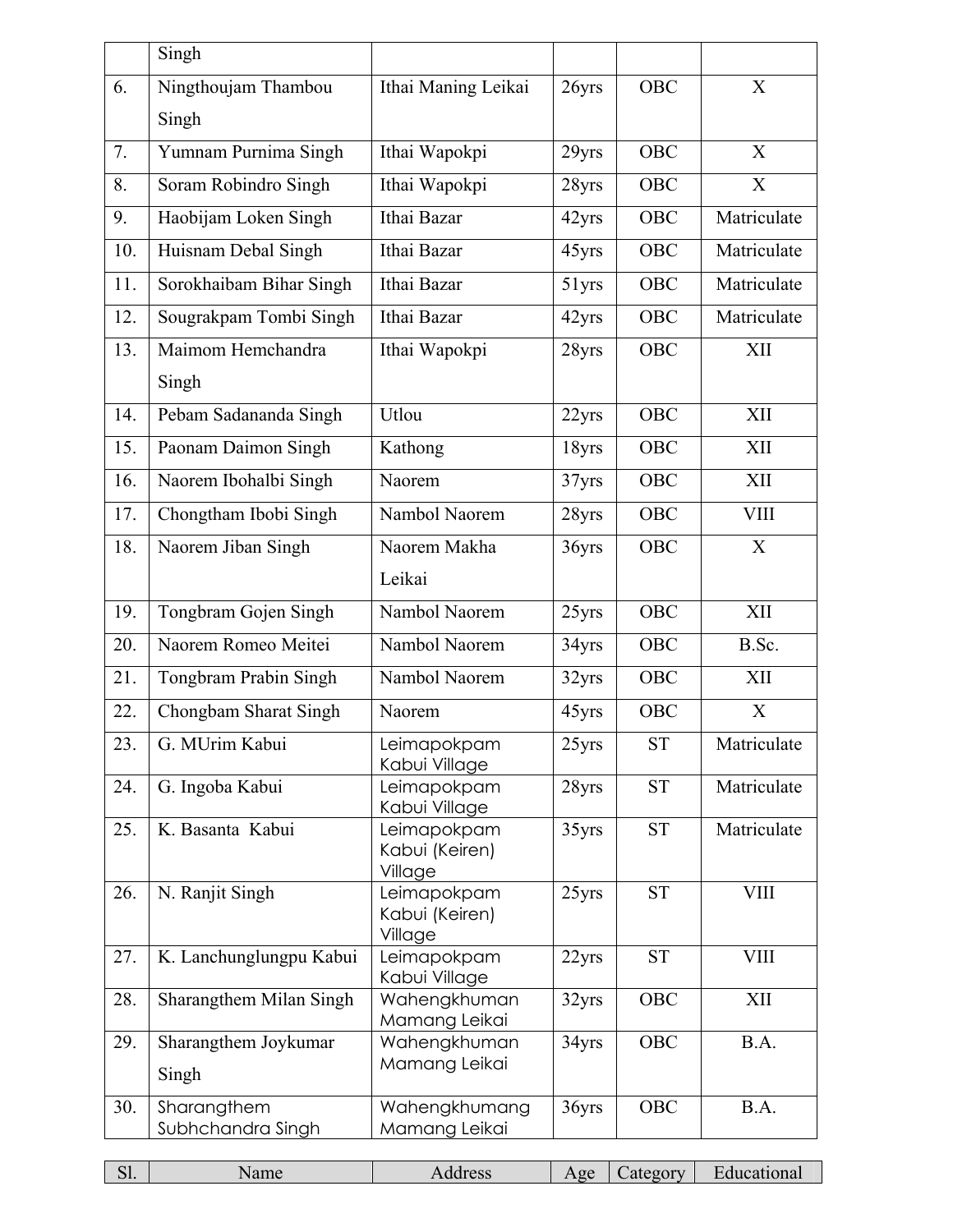| No. |                                 |                                    |       |            | Qualification             |
|-----|---------------------------------|------------------------------------|-------|------------|---------------------------|
| 31. | Pukhrambam Nilachandra<br>Singh | Wahengkhuman<br>Mamang Leikai      | 36yrs | <b>OBC</b> |                           |
| 32. | Yumnam Bihari Singh             | Lourembam                          | 37yrs | <b>OBC</b> | M.A.                      |
| 33. | Yumnam Biranjoy Singh           | Lourembam                          | 28yrs | Gen.       | XII                       |
| 34. | Naorem Manichand Singh          | Lourembam                          | 28yrs | Gen.       | B.Sc.                     |
| 35. | Lourembam Herojit Singh         | Lourembam                          | 24yrs | Gen.       | XII                       |
| 36. | Lourembam Manaoton<br>Meitei    | Lourembam                          | 30yrs | Gen.       | B.A.                      |
| 37. | Khaidem Somokanta Singh         | Lourembam                          | 24yrs | Gen.       | X                         |
| 38. | Pukhrambam Bijoy Singh          | Pukhrambam Mayai<br>Leikai         | 39yrs | OBC        | P.U.Sc.                   |
| 39. | Asem Brojen Singh               | Pukhrambam<br>Maning Leikai        | 37yrs | <b>OBC</b> | X                         |
| 40. | Pukhrambam Rajaprem<br>Singh    | Pukhrambam<br>Mamang Leikai        | 25yrs | OBC        | XII                       |
| 41. | Pukhrambam Premchand<br>Singh   | Pukhrambam Mayai<br>Leikai         | 25yrs | OBC        | X                         |
| 42. | Pukhrambam Bhubon<br>Singh      | Pukhrambam Mayai<br>Leikai         | 25yrs | <b>OBC</b> | $\boldsymbol{\mathrm{X}}$ |
| 43. | Oinam Jugindro Singh            | Pukhrambam<br>Mamang Leikai        | 53yrs | OBC        | X                         |
| 44. | Laishram Khamba Singh           | Pukhrambam<br>Maning Leikai        | 39yrs | <b>OBC</b> | B.A.                      |
| 45. | Namoijam Manimohon<br>Singh     | <b>Utlou Mamang</b><br>Leikai      | 30yrs | OBC        | XII                       |
| 46. | Wahengbam Rabichandra<br>Singh  | Utlou Mamgn Leikai                 | 30yrs | OBC        | <b>XII</b>                |
| 47. | Namoijan Roshan Singh           | <b>Utlou Mamang</b><br>Leikai      | 27yrs | <b>OBC</b> | $\boldsymbol{X}$          |
| 48. | Keisham Bobosana Singh          | <b>Utlou Mamang</b><br>Leikai      | 30yrs | OBC        | XII                       |
| 49. | Yumnam Angouba Singh            | Irengbam Mamang<br>Leikai          | 43yrs | <b>OBC</b> | Undergraduate             |
| 50. | Irengbam Nando Singh            | Irengbam Mamang<br>Awang Leikai    | 35yrs | <b>OBC</b> | Undergraduate             |
| 51. | Yumnam Biren Singh              | Irengbam Mamang<br>Awang Leikai    | 53yrs | <b>OBC</b> | <b>VIII</b>               |
| 52. | Thingbaijam Haridas<br>Meitei   | Irengbam Awang<br>Leikai           | 34yrs | OBC        | Undergraduate             |
| 53. | Khwairakpam Naba Singh          | <b>Ishok Maning Ching</b>          | 48yrs | OBC        | <b>VIII</b>               |
| 54. | Maibam Surjabal Khuman          | Kongkham Awang<br>Leikai           | 43yrs | OBC        | M.Sc.                     |
| 55. | Longjam Surjit Singh            | Utlou Mayai Leikai                 | 43yrs | OBC        | P.U.C.                    |
| 56. | Laishram Chaoba Singh           | Ngaikhong Khullen<br>Mamang Leikai | 43yrs | <b>OBC</b> | P.U.C.                    |
| 57. | Thokchom Subol Singh            | Ngaikhong Khullen                  | 43yrs | OBC        | B.A.                      |
| 58. | Maishnam Bashanta Singh         | Ngaikhong Khullen                  | 35yrs | OBC        | P.U.C.                    |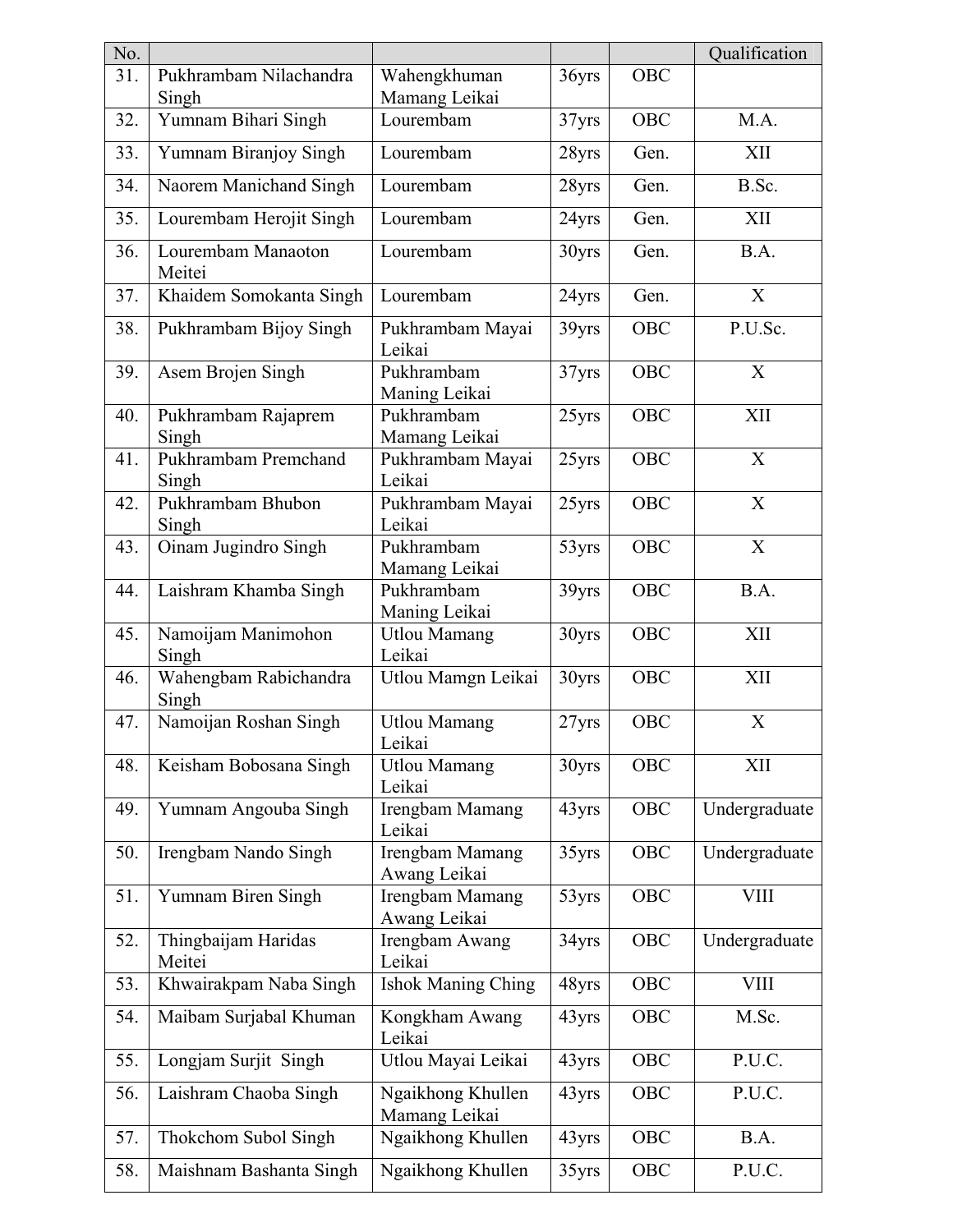| 59. | Lamabam Kunjamohon<br>Singh | Ngaikhong Khullen         | 35yrs    | <b>OBC</b> | P.U.C.      |
|-----|-----------------------------|---------------------------|----------|------------|-------------|
| 60. | Pukhrambam Budhi Singh      | Ngaikhong Khullen         | $31$ yrs | <b>OBC</b> | P.U.C.      |
| 61. | Khangembam Biren Singh      | Sanjenbam Makha<br>Leikai | 42yrs    | <b>OBC</b> | Matriculate |

| Sl. | Name                            | Address                              | Age    | Category   | Educational   |
|-----|---------------------------------|--------------------------------------|--------|------------|---------------|
| No. |                                 |                                      |        |            | Qualification |
| 62. | Ningthoujam Bimola Devi         | Sanjenbam Awang<br>Leikai            | 37yrs  | <b>OBC</b> | Matriculate   |
| 63. | Chungkham Shania Singh          | Kakyai Awang<br>Leikai               | 41yrs  | OBC        | Matriculate   |
| 64. | Mayanglambam Bije<br>Singh      | <b>Toubul Awang</b><br>Leikai        | 24yrs  | OBC        | B.A.          |
| 65. | Soraisham Ibopishak<br>Singh    | <b>Toubul Awang</b><br>Leikai        | 60yrs  | OBC        | <b>VIII</b>   |
| 66. | Yanglem Jayenta Singh           | Toubul Mayai Leikai                  | 35yrs  | <b>OBC</b> | XII           |
| 67. | Kamei Kaisolan Kabui            | Toubul Mayai Leikai                  | 25yrs  | <b>ST</b>  | XII           |
| 68. | Elangbam Joy Singh              | <b>Toubul Awang</b><br>Mamang Leikai | 37yrs  | <b>OBC</b> | B.Sc.         |
| 69. | Shanglakpam Raju<br>Sharma      | Toubul Awang<br>Mayai Leikai         | 23yrs  | <b>OBC</b> | Undergraduate |
| 70. | Naorem Gune Singh               | Toubul Mayai Leikai                  | 36yrs  | <b>OBC</b> | B.A.          |
| 71. | Ngangom Lukhoi Singh            | Keinou Thjongkha                     | 44yrs  | OBC        | Undermatric   |
| 72. | Laishram Joychandra<br>Singh    | Ngaikhong Khunou<br>Maning Leikai    | 44yrs  | OBC        | <b>VIII</b>   |
| 73. | Sharungbam Jiten Singh          | Keinou Thongkha                      | 32yrs  | OBC        | <b>VIII</b>   |
| 74. | Oinam Tomba Singh               | Ngakchroupokpi                       | 45yrs  | OBC        | Matriculate   |
| 75. | Oinam Chandrakumar<br>Singh     | Ngakchroupokpi                       | 35yrs  | OBC        | T.D.C.        |
| 76. | Moirangmayum Tomba<br>Singh     | Ngakchroupokpi                       | 45yrs  | OBC        | <b>VIII</b>   |
| 77. | Thiyam Ibomcha Singh            | Sanjenbam Mayai<br>Leikai            | 50yrs  | OBC        | Matriculate   |
| 78. | Chanbam Rajendro Singh          | Yumnam Khunou                        | 45yrs  | OBC        | B.A.          |
| 79. | Nameirakpam Somarendro<br>Singh | Keinou                               | 38yrs  | OBC        | B.A.          |
| 80. | Nameirakpam Biren Singh         | Keinou Thongkha                      | 40yrs  | OBC        | Undermatric   |
| 81. | Salam Dhaneshwar Singh          | Kabowakching<br>Makha Leikai         | 49yrs  | OBC        | B.Sc.         |
| 82. | Hodam Mayangamba<br>Singh       | Kabowakching<br>Mayai Leikai         | 36yrs  | OBC        | B.A.          |
| 83. | Arambam Raghumani<br>Singh      | Kabowakching<br>Mamang Leikai        | 45yrs  | OBC        | Graduate      |
| 84. | Koijam Nabachandra<br>Singh     | Leimapokpam<br>Khumpham              | 26yrs  | OBC        | XII           |
| 85. | Hodam Babu Meitei               | Kabowakching                         | 53yrs. | OBC        | Graduate      |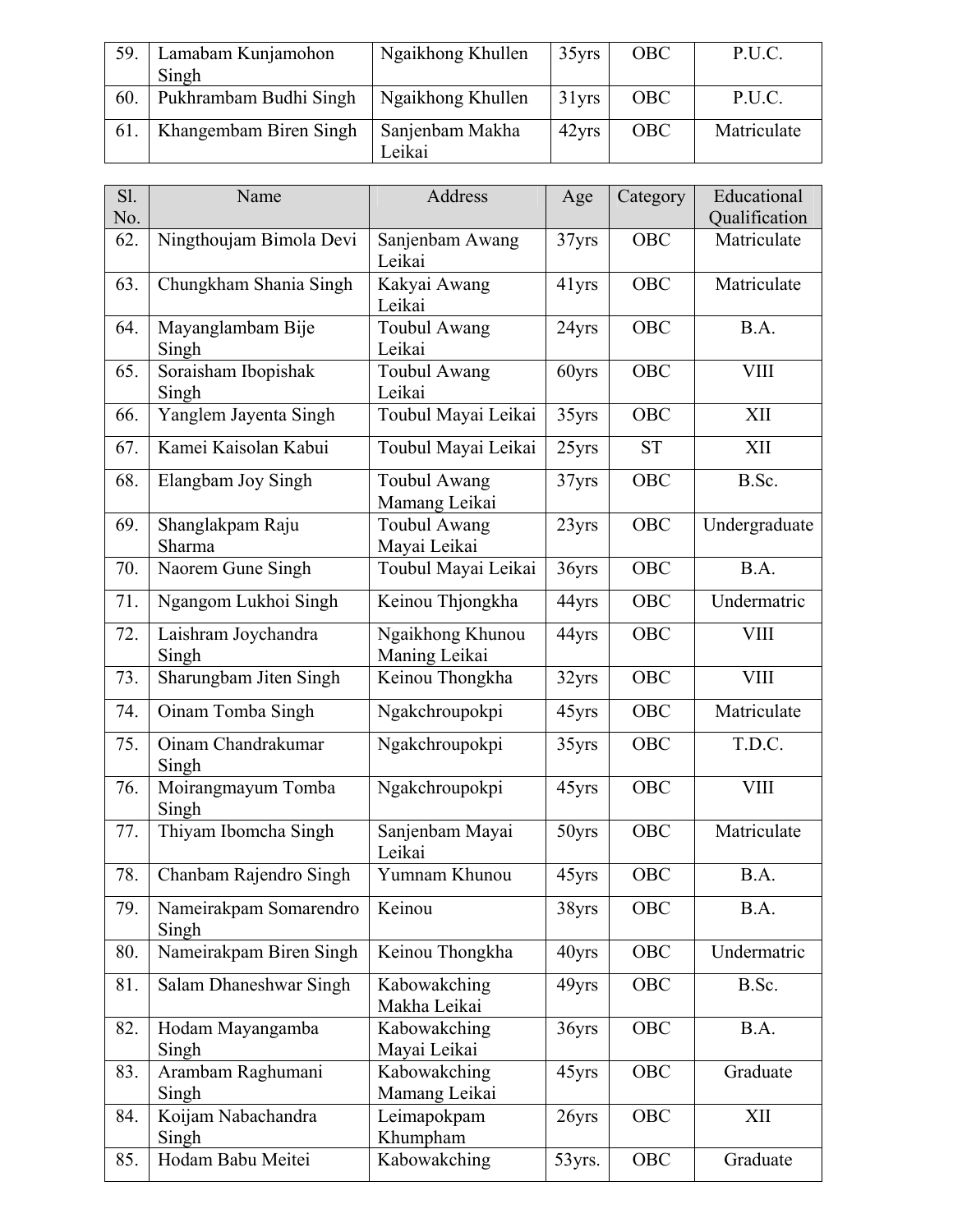| 86. | Oinam Somen Singh              | Utlou                     | 28yrs.            | <b>OBC</b> | VIII        |
|-----|--------------------------------|---------------------------|-------------------|------------|-------------|
| 87. | Laishram Sharat Singh          | Utlou                     | 38yrs             | <b>OBC</b> | B.A.        |
| 88. | Laishram Thoiba Singh          | Utlou                     | 35yrs             | <b>OBC</b> | X           |
| 89. | Kshetrimayum Dhanabir<br>Singh | Sanjenbam Makha<br>Leikai | 49yrs.            | <b>OBC</b> | X           |
| 90. | Laishram Doren Singh           | Sanjenbam Makha<br>Leikai | 35yrs             | <b>OBC</b> | H.S.L.C.    |
| 91. | Laishram Dhaneshwor<br>Singh   | Sanejenbam                | 33yrs             | <b>OBC</b> | H.S.L.C.    |
| 92. | Salam Damu Singh               | Thanga Salam              | 30 <sub>yrs</sub> | <b>OBC</b> | Viii        |
| 93. | Salam Jatishwor Singh          | Thanga Salam              | 22yrs             | <b>OBC</b> | <b>VIII</b> |

| S1.  | Name                     | Address           | Age   | Category   | Educational               |
|------|--------------------------|-------------------|-------|------------|---------------------------|
| No.  |                          |                   |       |            | Qualification             |
| 94.  | Laishram Surchandra      | Kha-Potangbam     | 22yrs | <b>OBC</b> | XII                       |
| 95.  | OInam Modhuchandra       | Kha-Potangbam     | 56    | OBC        | <b>VIII</b>               |
|      |                          |                   | yrs   |            |                           |
| 96.  | Chanambam Manikumar      | Yumnamkhunou      | 22yrs | <b>OBC</b> | XII                       |
| 97.  | Chanambam Jonson         | Oinam             | 22    | OBC        | XI                        |
| 98.  | Sapam Dhanachandra       | Oinam             | 35    | OBC        | XII                       |
| 99.  | Khwairakpam Somen        | Oinam             | 30    | OBC        | XII                       |
| 100. | Lamabam Yaiskhul         | Oinam             | 47    | OBC        | X                         |
| 101  | Yumnam Angouba           | <b>Bishnupur</b>  | 41    | <b>OBC</b> | Graduate                  |
| 102  | Loithongbam Thoithoi     | Utlou             | 27    | OBC        | XII                       |
| 103  | Keisham Kala Singh       | Utlou             | 45    | <b>OBC</b> | Graduate                  |
| 104  | Longjam Surchandra       | Toubul            | 38    | <b>OBC</b> | Graduate                  |
| 105  | Thounaojam Ranjan        | Utlou             | 40    | <b>OBC</b> | Graduate                  |
| 106  | Ningthoujam Rakhesh      | Thanga            | 27    | <b>OBC</b> | <b>VIII</b>               |
| 107  | NIngthoujam Bikram       | Thanga            | 28    | <b>OBC</b> | XII                       |
| 108  | Ahongsangbam Sanayaima   | Naorem            | 37    | OBC        | B.A.                      |
| 109  | Sarangthem Inaoton       | Ngaikhong Siphai  | 32    | <b>OBC</b> | XII                       |
| 110  | Sarangthem Parubala Devi | Ngaikhong Siphai  | 30    | OBC        | $\boldsymbol{\mathrm{X}}$ |
| 111  | Ch. Ramananda Singh      | Oinam             | 39    | <b>OBC</b> | XII                       |
| 112  | K. Nabachandra Singh     | Oinam             | 38    | OBC        | B.A.                      |
| 113  | A. Nabakishore Singh     | Oinam             | 30    | OBC        | XII                       |
| 114  | Kh. Suresh Singh         | Ngaikhong Khullen | 31    | OBC        | $\overline{X}$            |
| 115  | Th. Tarunkumar           | Utlou             | 30    | OBC        | XII                       |
| 116  | L. Banga Singh           | Maibam            | 24    | OBC        | X                         |